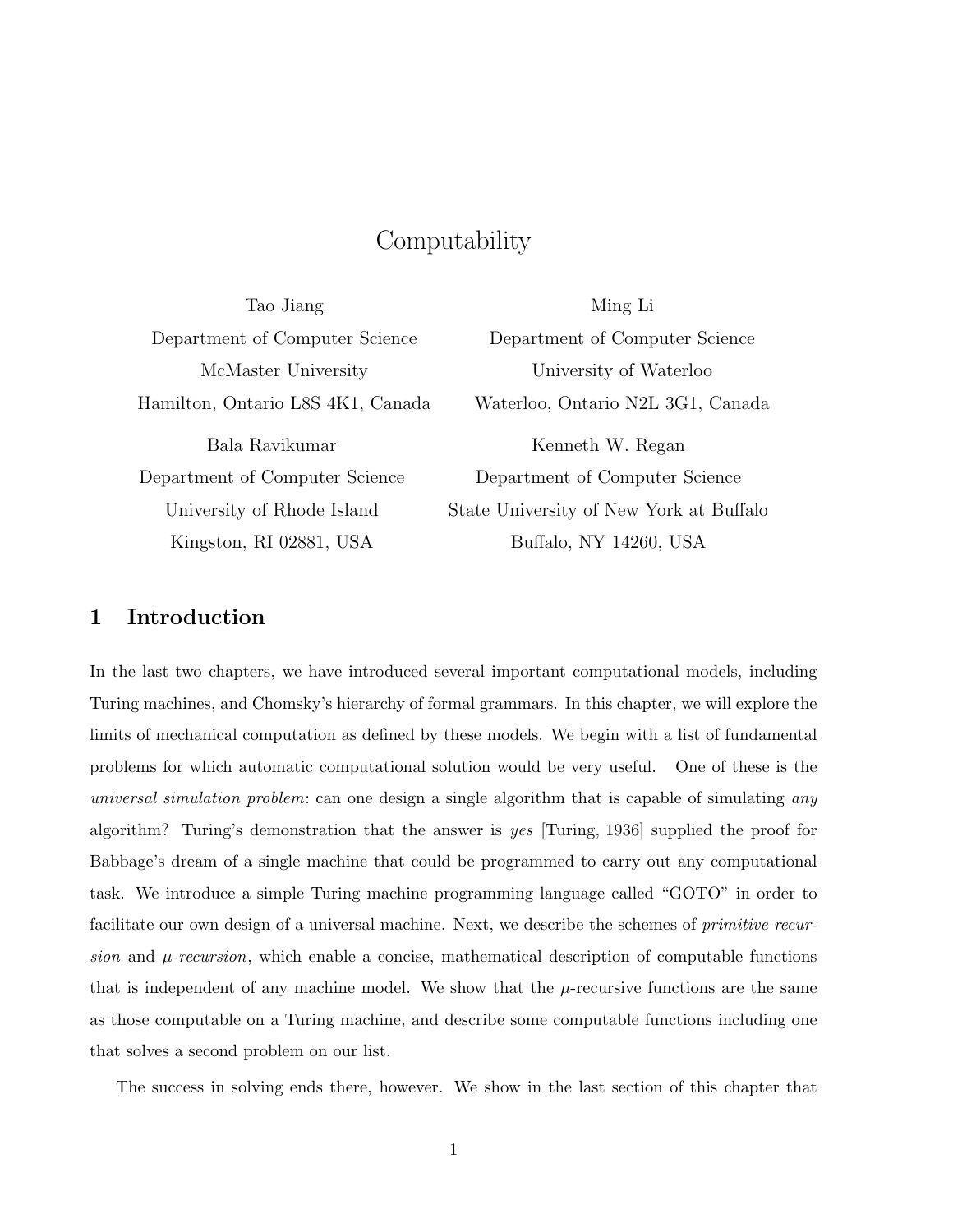all of the remaining problems on our list are unsolvable by Turing machines, and subject to the Church-Turing thesis, have no mechanical or human solver at all. That is to say, there is no Turing machine or physical device, no stand-alone product of human invention, that is capable of giving the correct answer to all—or even most—instances of these problems. The implication we draw is that in order to solve some important instances of these problems, human ingenuity is needed to guide powerful computers down the paths felt most likely to yield the answers. To cite Raymond Smullyan quoting P. Rosenbloom, the results on unsolvability imply that "man can never eliminate the necessity of using his own cleverness, no matter how cleverly he tries."

Almost the first consequence of formalizing computation was that we can formally establish its limits. Kurt Gödel showed that the process of proof in any formal axiomatic system of logic can be simulated by the basic arithmetical functions that computation is made of. Then he proved that any sound formal system that is capable of stating the grade-school rules of arithmetic can make statements that can be neither be proved nor disproved in the system. Put another way, every sound formal system is incomplete in the sense that there are mathematical truths that cannot be proved in the system. Turing realized that Gödel's basic method could be applied to computational models themselves, and thus proved the first computational unsolvability results. Since then, problems from many areas, including group theory, number theory, combinatorics, set theory, logic, cellular automata, dynamical systems, topology, and knot theory, have been shown to be unsolvable. In fact, proving unsolvability is now an accepted "solution" to a problem. It is just a way of saying that the problem is too general for a computer to handle—that supplementary information is needed to enable a mechanical solution.

Since Turing machines capture the power of mechanical computability, our study will be based on Turing's model. In the next section, we describe a Turing machine as a computer that can run programs written in a very simple language we call the "GOTO Language." This formalism is equivalent to Chapter 30's description of Turing machines using the standard 7-tuple notation. Our language provides an alternate way to write programs and makes proofs about Turing machines more intuitive.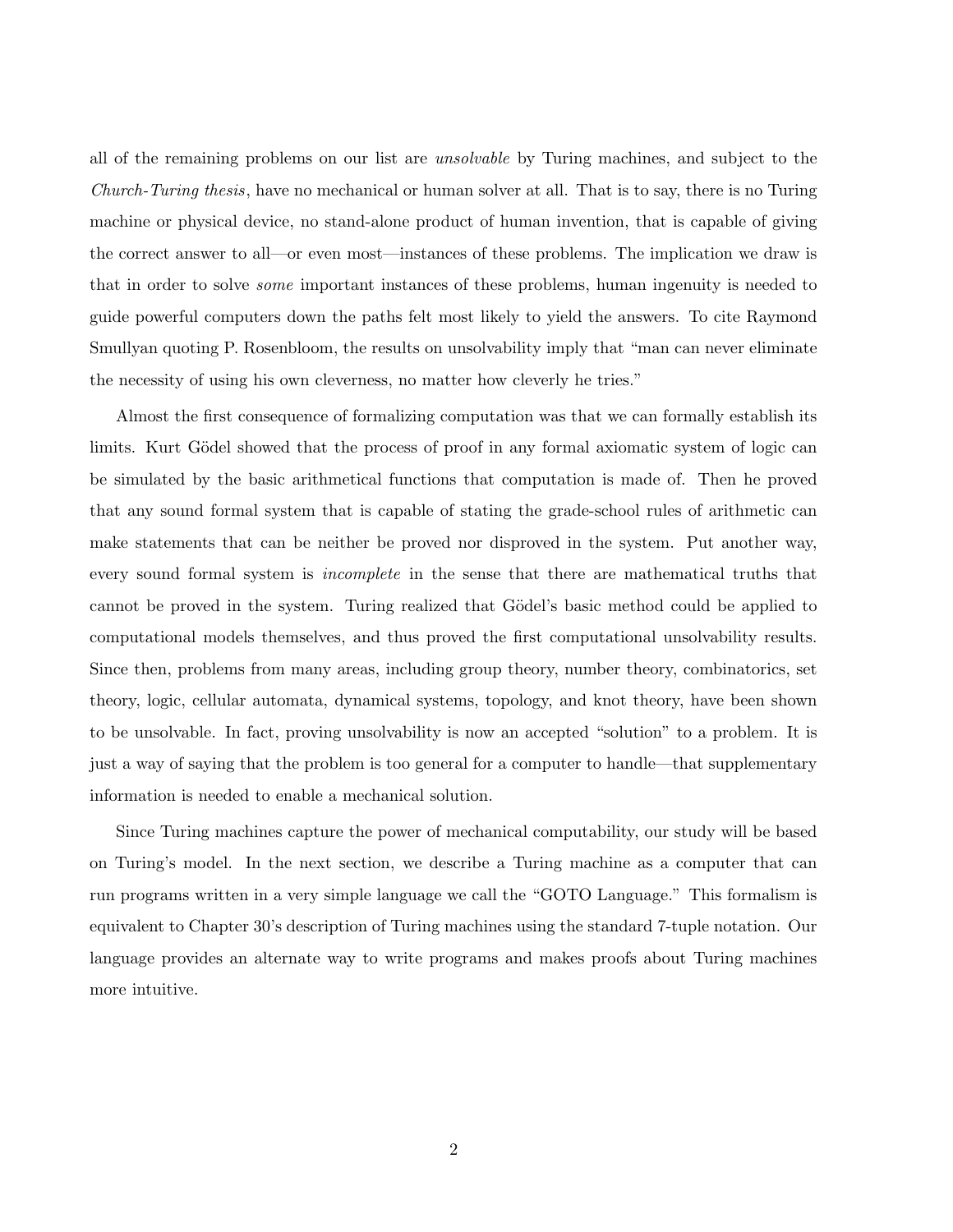## 2 Computability and a Universal Program

Turing's notion of mechanical computation was based on identifying the basic steps in any mechanical computation. He reasoned that an operation such as numerical multiplication is not primitive, because it can be divided into simpler steps such as using the times-table on individual pairs of digits, shifting, and adding. Addition itself can be broken down into simpler steps such as adding the lowest digits, computing the carry, and moving to the next digit. Turing concluded that the most basic features of mechanical computation are the ability to read and write on a storage medium, the ability to move about on that medium, and the ability to make simple logical decisions. Turing chose the storage medium to be a single linear tape divided into cells. He showed that such a tape could model spatial memory in three (or any number of) dimensions through the use of indexed co-ordinates. With much care he argued that human sensory input could be encoded by strings over a finite alphabet of cell symbols called the tape alphabet. (This bold discretization of sensory experience now seems a harbinger of the digital revolution that was to follow.) A decision step enables the computer to exert local control over the sequence of actions. Turing restricted the next action performed to be in a cell neighboring the one on which the current action occurred, and showed how non-local actions can be simulated by successions of steps of this kind. He also introduced an instruction to tell the computer to stop.

In summary, Turing proposed a model to characterize mechanical computation as being carried out as a sequence of instructions. Our "GOTO" formalism provides the following five kinds of instructions. Here  $i$  stands for a tape symbol and  $j$  stands for a line number.

> PRINT  $i$ MOVE RIGHT MOVE LEFT IF  $i$  IS SCANNED GOTO LINE  $j$ STOP

When we speak about programs recognizing languages rather than computing functions, we replace STOP by statements ACCEPT and REJECT, each of which need occur only once in a program.

A program in this language is a sequence of instructions or "lines" numbered 1 to  $k$ . The input to the program is a string over a designated *input alphabet*  $\Sigma$ , which we take to be  $\{0, 1\}$  throughout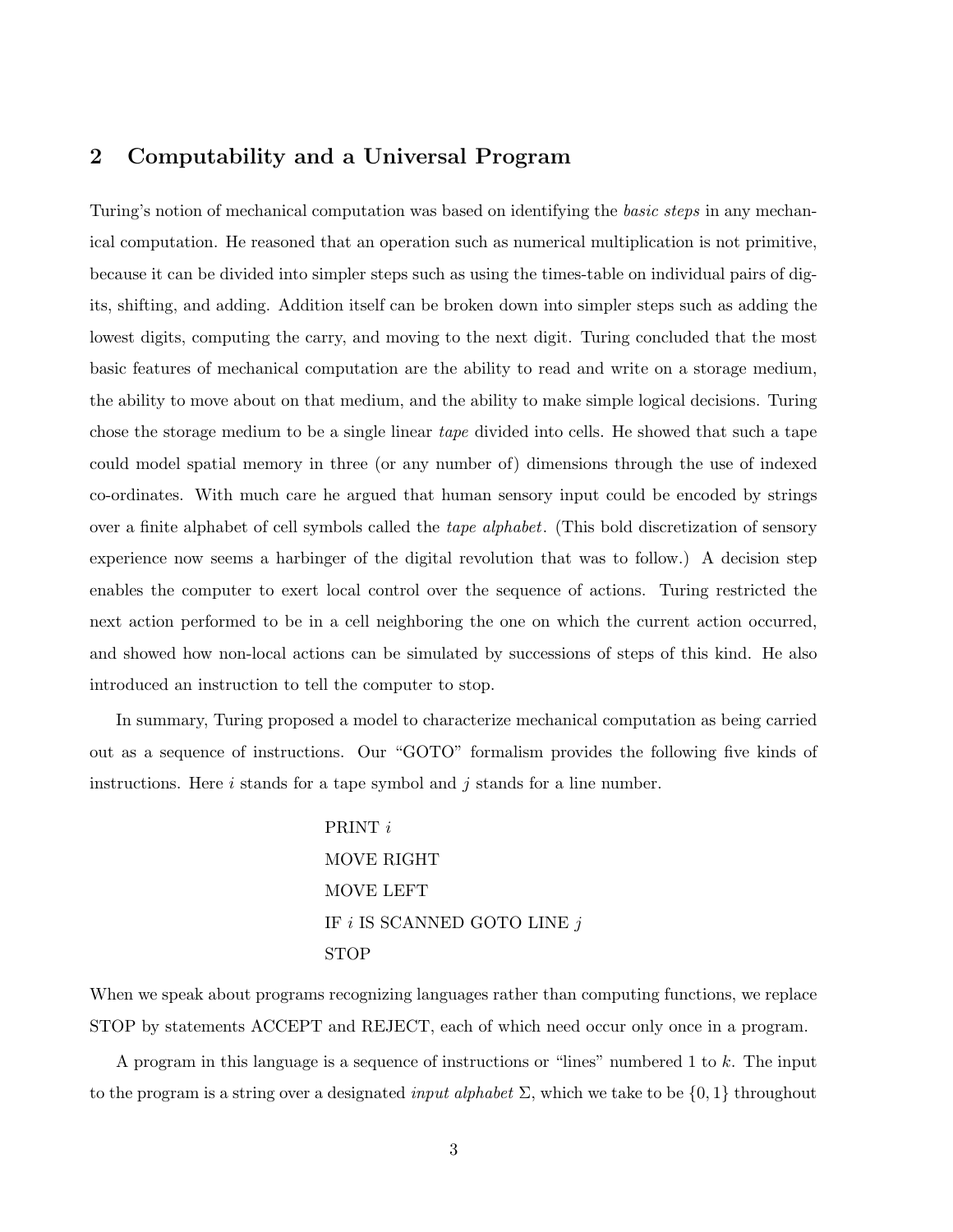this chapter. The tape alphabet includes  $\Sigma$  and a special blank character B representing an empty cell, and may (but need not) contain other symbols. The input is stored on the tape, with the read head scanning the first symbol (or B if the input is empty), before the computation begins.

How much memory should we allow the computer to use? Rather than postulate that the tape is actually infinite—an unrealistic assumption—we prefer here to say that the tape has expandable boundaries. Initially the input defines the two boundaries of the tape. Whenever the machine moves left of the left boundary or right of the right boundary, a new memory cell containing the blank is attached. This convention clarifies what we mean by saying that if and when the machine halts by reaching the STOP instruction, the "result" of the computation is the entire content of the tape.

We present an example program written in the GOTO language. This program accomplishes the simple task of doubling the number of initial 1s in the input string. Informally, the program achieves its goal as follows: When it reads a 1, it changes the 1 to a 0, moves left looking for a new cell, and writes a 1 in that cell. Then it returns rightward to the 0 that marks where it had been, rewrites it as a 1, and moves right to look for more 1s. If it immediately finds another 1 it repeats the process from line 1, while if it doesn't, it halts right there. This program even has a "bug"—it "should" leave strings that do not begin with a 1 unchanged, but instead it alters them.

The main change from the traditional Turing machine formalism of Chapter 30 is that we have replaced "states" by line numbers. A Turing machine of the former kind can always be simulated in our GOTO language by making blocks of successive lines, themselves divided into sub-blocks for each character that are headed by "IF" statements, carry out the instructions for each state. Our formalism makes many programs more succinct and closer to programmers' experience, and highlights the role of (conditional) GOTO instructions in setting up loops and enabling statements to be repeated. Despite the popular scorn of goto statements, this feature is ultimately the most important aspect of programming and can be found in every imperative-style programming language—at least in the code produced by the compiler if the language has no goto instruction itself. Indeed, the above example could be rendered into a structured programming language such as C as follows,

do {

 $\textbf{do} \{ \text{PRINT 0}; \text{MOVE LEFT}; \} \textbf{while} (1 \text{ is scanned});$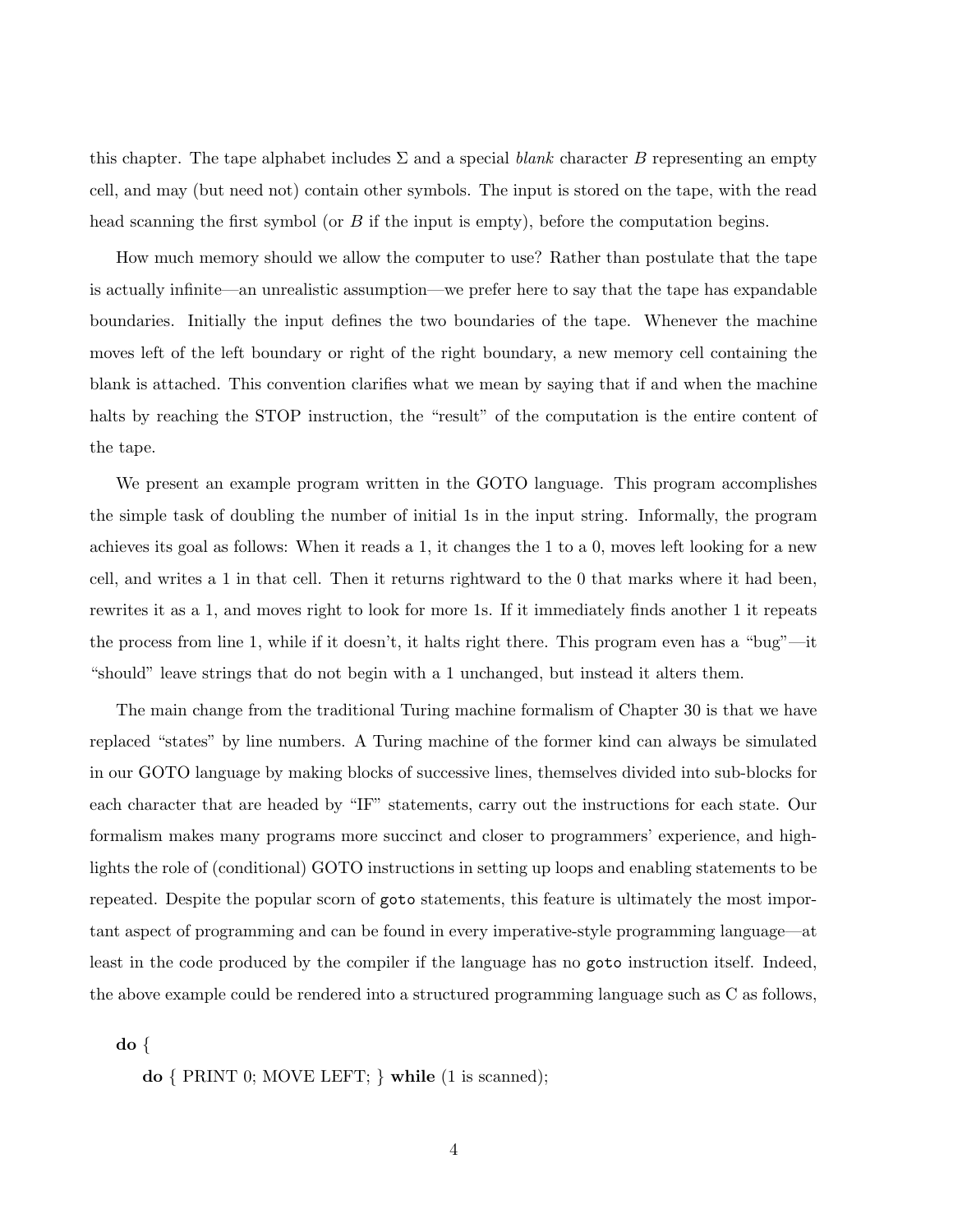1 PRINT 0 2 MOVE LEFT 3 IF 1 IS SCANNED GOTO LINE 2 4 PRINT 1 5 MOVE RIGHT 6 IF 1 IS SCANNED GOTO LINE 5 7 PRINT 1 8 MOVE RIGHT 9 IF 1 IS SCANNED GOTO LINE 1 10 STOP

Figure 1: The doubling program in the GOTO language.

PRINT 1;

do MOVE RIGHT; while (1 is scanned);

PRINT 1; MOVE RIGHT; }

while  $(1 \text{ is scanned});$ 

and a C compiler (using a character array  $\tt tape[i]$  and  $++i$ ,  $--i$  for the moves) might plausibly convert this into something exactly like our GOTO program!

The simplicity of the GOTO language is rather deceptive. As the above example hints, any program in any known high-level programming language can be converted into an equivalent GOTO program, under suitable conventions on how inputs and outputs are represented on the tape. (If the program only reads from the standard input stream and writes to the standard output stream, then no such conventions are necessary.) There is strong reason to believe that any mechanical computation of any future kind can be expressed by a suitable GOTO program. Note, however, that a program written in the GOTO language need not always halt; i.e., on certain inputs the program may never reach a STOP instruction. On such inputs we say that the output of the program is undefined.

Now we can give a precise definition of what we mean by an *algorithm*, attempting to rule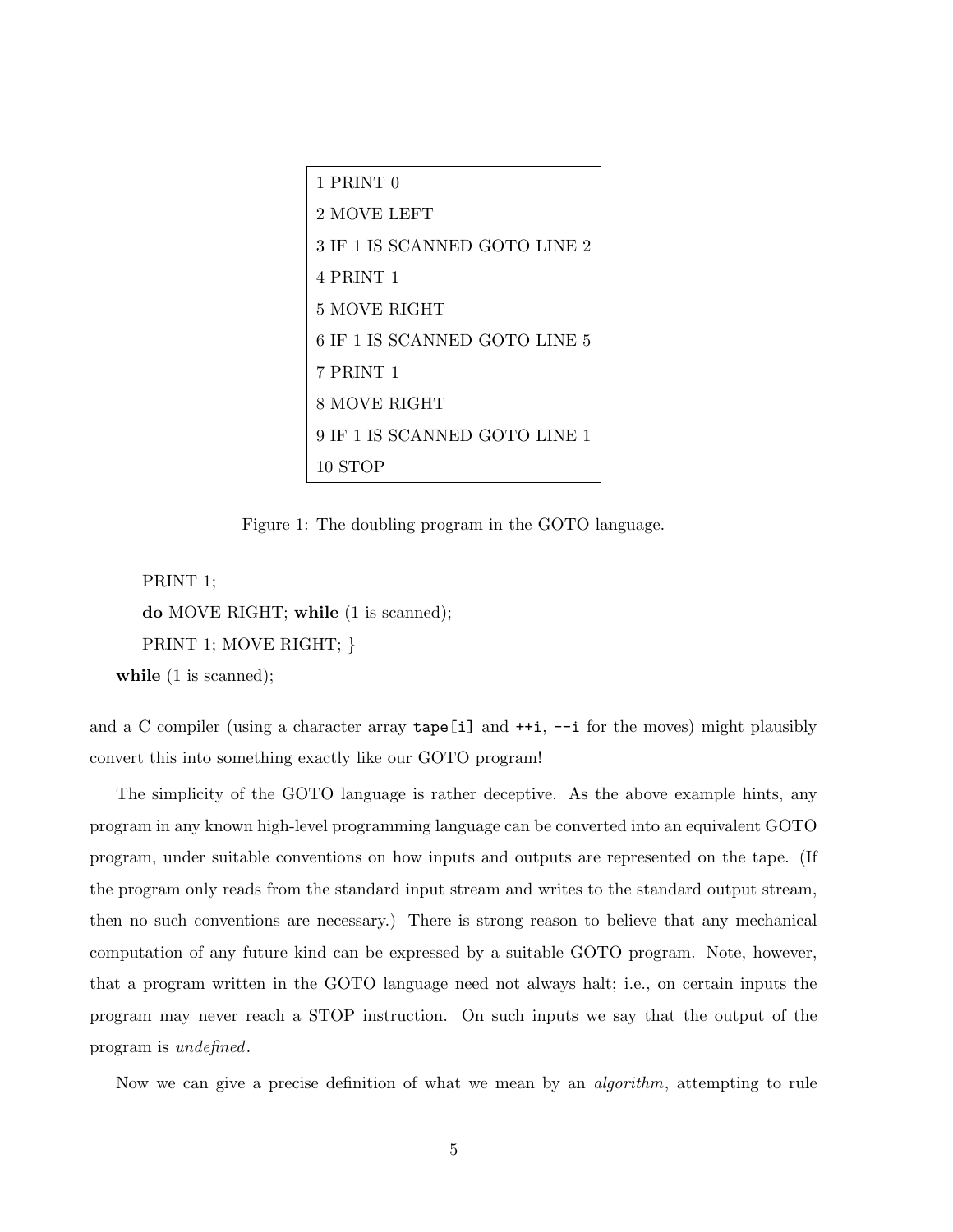out this last situation. An algorithm is any program written in the GOTO language that has the additional property of halting on all inputs. Such programs will be called halting programs, and correspond to "total" deterministic Turing machines in Chapter 30. When we consider decision problems, which have yes/no answers, halting programs are required to end their computation with either an ACCEPT or a REJECT statement, on any input.

#### 2.1 Some Computational Problems

We begin by listing a collection of computational problems for which a mechanical solution can be very helpful. By a mechanical solution, we mean a step-by-step process that takes into account all possible inputs, and that can be executed without any human assistance once a certain input is provided. An algorithm is required to work correctly on all instances.

We now list some problems that are fundamental either because they are inherently important or because they played a historical role in the development of computation theory. For the first four,  $P$  stands for a program in our GOTO language, and  $x$  is a string over the input alphabet, which we fix to be  $\{0, 1\}$ .

- 1. Universal simulation. Given a program P and an input x to P, determine the output (if any) that  $P$  would produce on input  $x$ .
- 2. Halting problem. Given P and x, output 1 (for yes) if P would halt when given input x, and 0 (for no) if P would not halt.
- 3. Type-0 grammar membership. Given a type-0 grammar  $G$  and a string  $x$ , determine whether x can be derived from the start symbol of G.
- 4. String compression. Given a string x, find the shortest program  $P$  such that when  $P$  is started with empty tape,  $P$  eventually halts with  $x$  as its output. Here "shortest" means that the total number of symbols in the program's instructions is as small as possible.
- 5. Tiling. Given a finite set T of tile types, where all tiles of a type are unit squares with the same four colors on their four edges, determine whether every finite rectangle can be tiled by T. If k and n are the integer sides of the rectangle, being tiled means that  $kn$  tiles drawn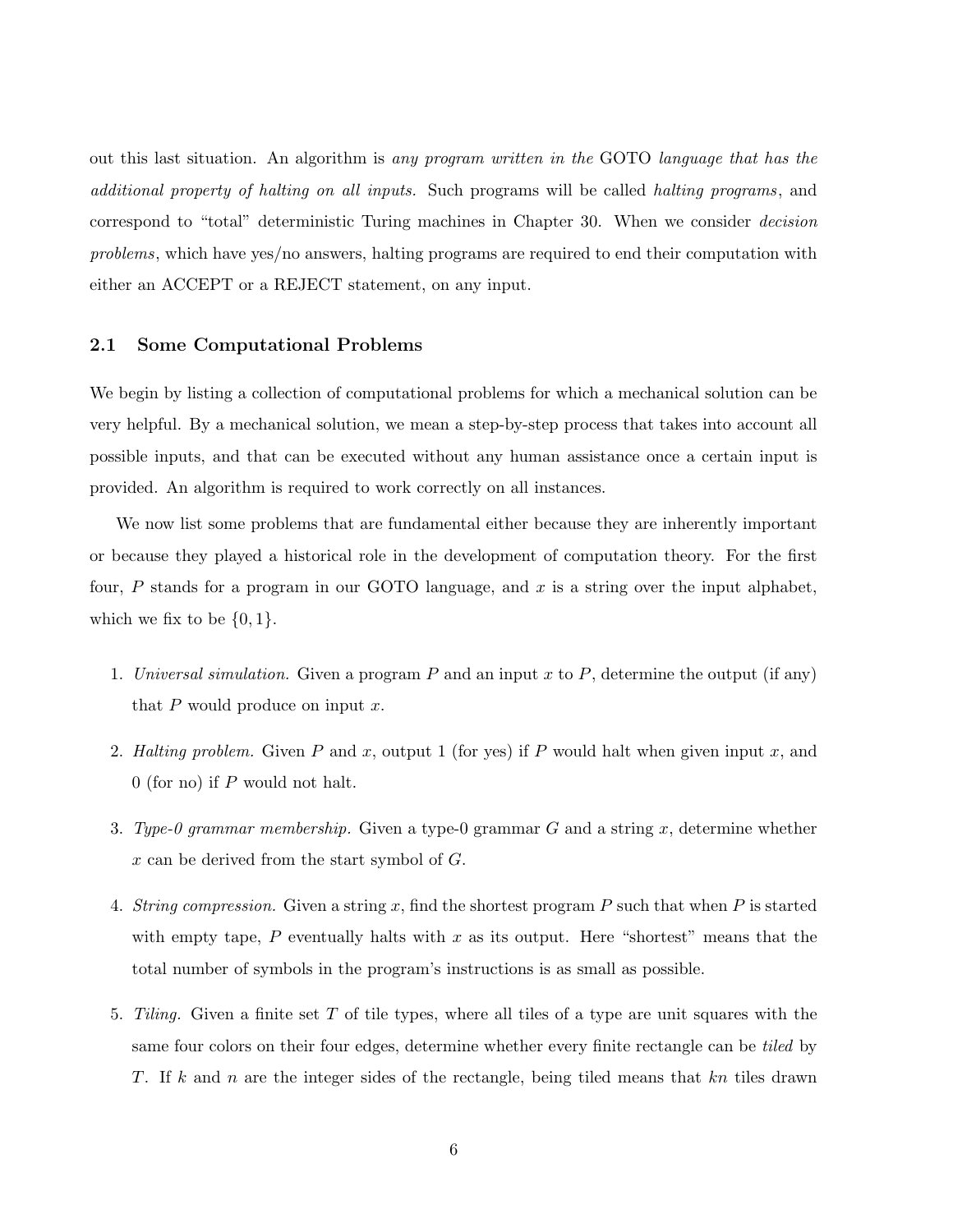from T can be arranged so that every two tiles that share an edge have the same color at that edge.

- 6. Linear programming. Given some number  $k$  of linear inequalities in n unknowns, determine whether there is an assignment of  $n$  values to the unknowns that satisfies all the inequalities.
- 7. Integer equations. Given k-many polynomial equations in n unknowns, determine whether there is an assignment of  $n$  integers to the unknowns that satisfies all the equations.

SOME REMARKS ABOUT THE ABOVE PROBLEMS: A solution to Problem 1 realizes Babbage's objective of a single program or machine capable of simulating all programs  $P$ . For cases where P run on x would never halt and produce output, we have left open whether we require the solution itself to halt and detect this fact—i.e., to be an algorithm. For any such algorithm to exist, there must be an algorithm to solve Problem 2, which is a yes/no *decision problem*. An algorithm for Problem 2 would be a boon to reliable software design, since it could be used to test whether a given block of code can cause infinite loops. Problem 3 is another decision problem; its solution would be useful for natural-language processing and much more. Problem 4 is a functioncomputation problem of central importance in information theory. For illustration, think of  $x$  as a large amount of scientific data for which we seek a concise theory  $P$  that can generate and hence explain it. A famous example is Kepler's laws, which explained Tycho Brahe's voluminous and meticulous observational data. Problem 4 thus asks whether the heart of science (to paraphrase Occam's Razor, "finding the simplest explanation that fits the facts") can be done automatically on a computer. The tiles in Problem 5, which we introduced in detail in Chapter 30, are sometimes named after Hao Wang [Wang, 1961], who wrote the first research paper about them.

Figure 2(a) shows an example of a set T of tile types, and Figure 2(b) shows how tiles drawn from T can be used to tile a  $5 \times 5$  square area. The tiling problem is not merely an interesting puzzle. It has been is an art form pursued by artists from many cultures for centuries. Tiling problems have deep significance in combinatorics, algebra and formal languages. Note that our decision problem does not ask simply whether a given  $k \times n$  rectangle can be tiled, but whether given  $T—all \; k \times n$  rectangles can be tiled via T. The full problem of linear programming adds to Problem 6 a clause saying: if there exist feasible solutions, i.e. assignments that satisfy all the so-called linear *constraints*, find one that maximizes (or minimizes) a given *objective function* (or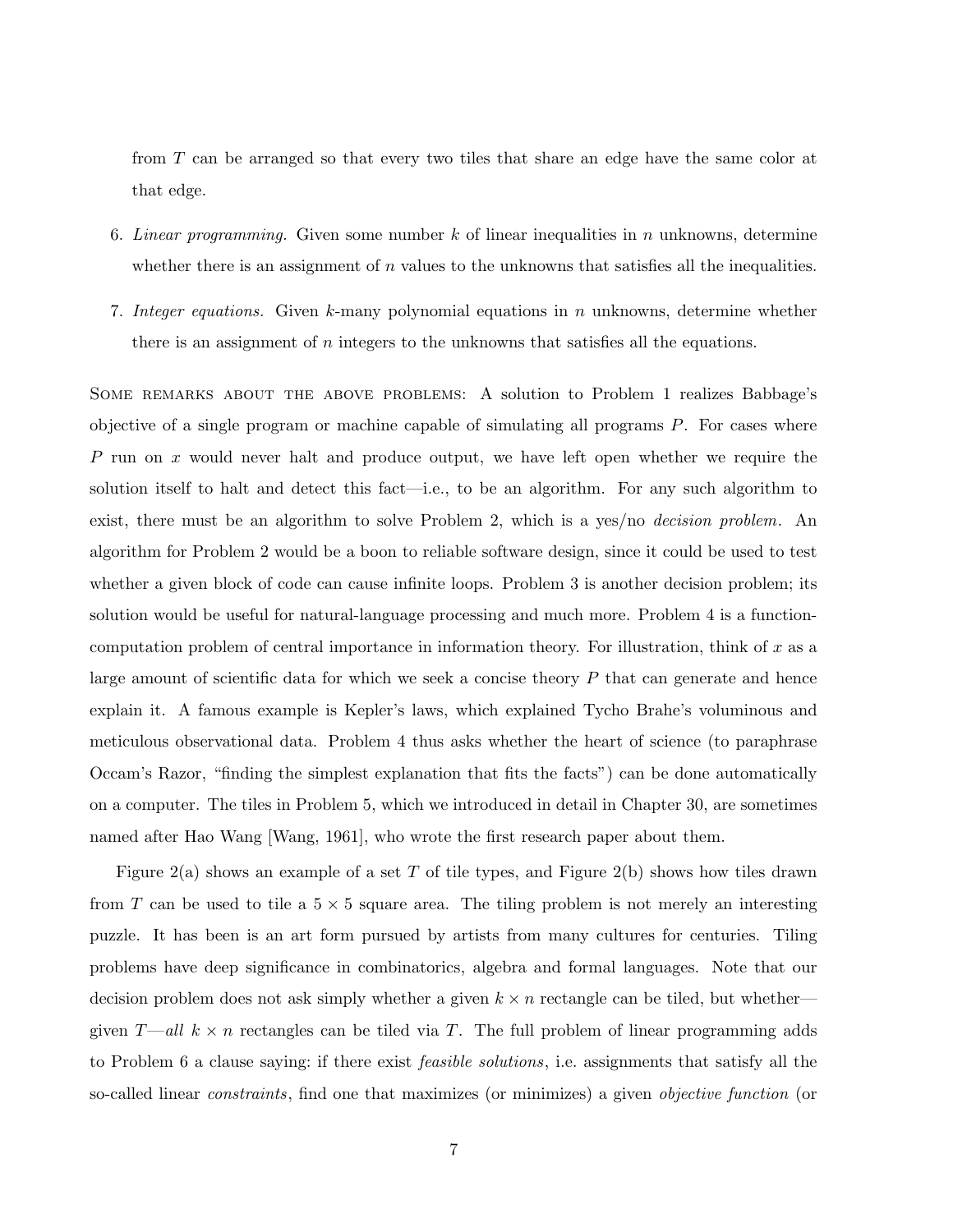

Figure 2: An example of tiling.

cost function). This problem has central importance in economics, game theory, and operations research. Problem 7 is called Hilbert's tenth problem, and was one of twenty-four that David Hilbert posed as challenges for the new century at the International Congress of Mathematicians in 1900. It goes back two thousand years to the mathematician Diophantus' study of these so-called Diophantine equations. Actually, Hilbert posed the "meta-problem" of finding an algorithm that can solve any Diophantine equation, or at least tell whether it has a solution.

Recall from Chapter 30 that a decision problem is *decidable* if it has an algorithm, and *unde*cidable otherwise. If our program correctly evaluates all instances for which the answer is "yes," but may fail to halt on some instances for which the answer is "no," then the program is a partial decision procedure, and the problem is partially decidable. A partially decidable problem, however, is undecidable—unless you can find an algorithm that removes the word "partially." Likewise, if our program correctly outputs  $f(x)$  whenever  $f(x)$  is defined, but may fail to halt when  $f(x)$  is undefined, then the partial function  $f$  is partial computable.

In the remainder of the subsection, we present some simple algorithm design techniques and sketch how they make progress on solving some of these problems and special cases of them. These techniques may seem too obvious to warrant explicit description. However, we feel that such a description will help new readers to appreciate the limits on information processing that make certain problems undecidable.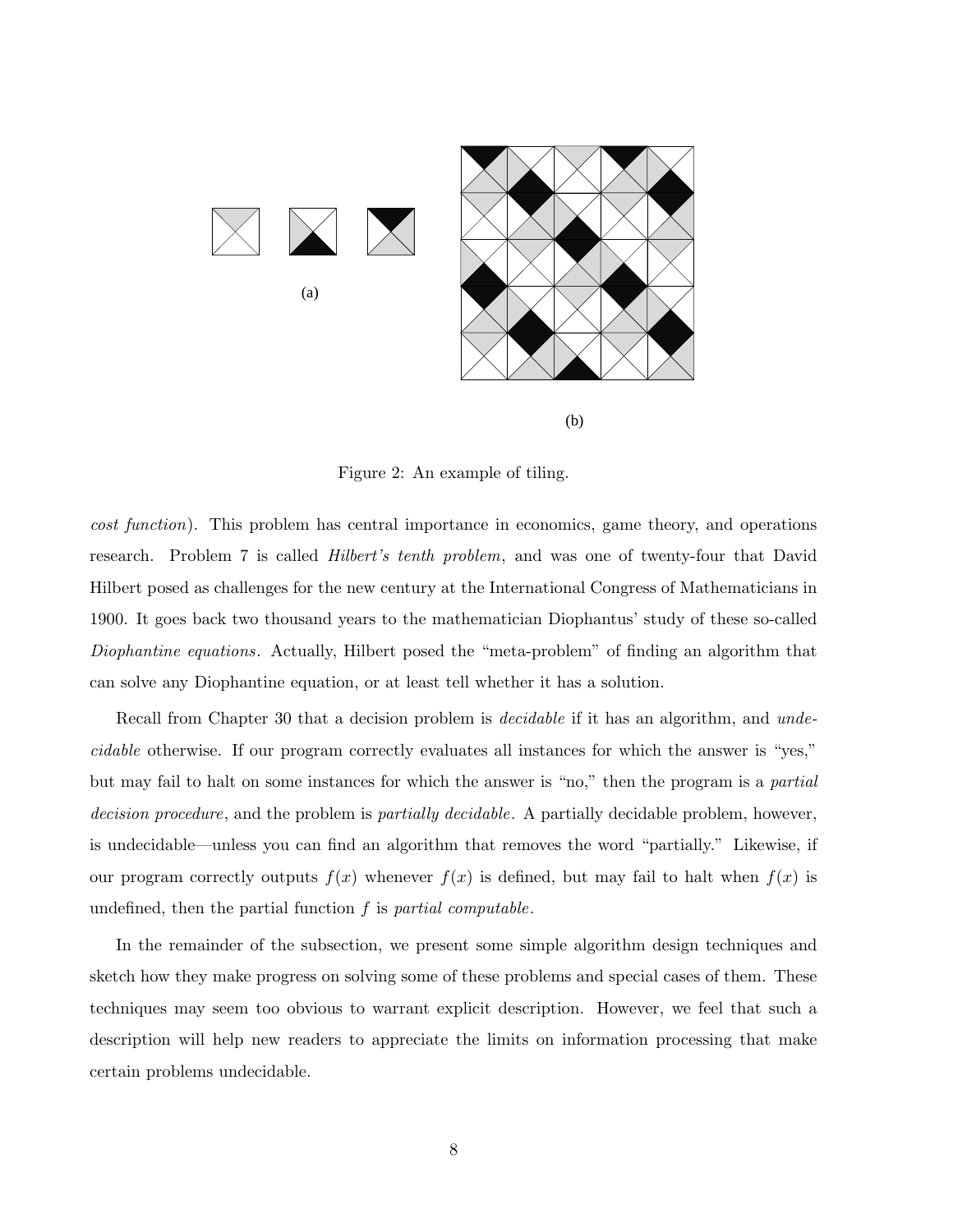#### 2.1.1 Table Look-up

For certain functions g it can be advantageous to create a table with one column for inputs x and one for values  $g(x)$ , looking up the value in the table whenever an evaluation  $g(x)$  is needed. A function f that is defined on an infinite set such as  $\Sigma^*$  cannot have its values enumerated in a finite table in this manner, but sometimes the infinite table for  $f$  can be described in a finite way that constitutes an algorithm for f. Moreover, tables for other functions q may help the task of computing  $f$ , such as the digit-by-digit times-table used in multiplying integers of arbitrary size. These ideas come into play next.

#### 2.1.2 Bounding the Search Domain

Many solutions to decision problems involve finding a *witness* that proves a "yes" or "no" answer for a given instance. The term reflects an analogy to a criminal trial where a key witness may determine the guilt or innocence of the defendant. Thus the first step in solving many decision problems is to identify the right kind of witness to look for. For example, consider the problem of determining whether a given number  $N$  is prime. Here a (counter-) witness would be a factor of N (other than 1 and N itself). If N is composite, it is easy to prove by simple division that the witness' claim is correct.

In cases where the given number is prime, a witness of a different kind needs to be searched for. This search may involve integers larger than  $N$ , and trying to summon every integer sequentially as a witness would violate the requirement of an algorithm to terminate in finite number of steps. This is often the main challenge in establishing decidability. The difficulty can be surmounted if, based on the structure of the problem, we can establish ahead of time an upper bound such that if any witness exists at all, one exists that meets the bound. Then a sufficient body of potential witnesses can be examined in a finite number of steps. In the case of composite  $N$ , the bound is  $N$  itself. For prime  $N$ , there is a known polynomial  $p$  such that a witness exists in the numbers between 1 and  $2^{p(n)}$ , where *n* is the number of digits in N, according to a certain witnessing scheme whose test for correct claims is easy to compute. This kind of "polynomial size-bounded witnessing scheme" characterizes the important complexity class NP, and is discussed much further in Chapter 33.

For another example, let us consider the special case of Problem 3 where the given G is a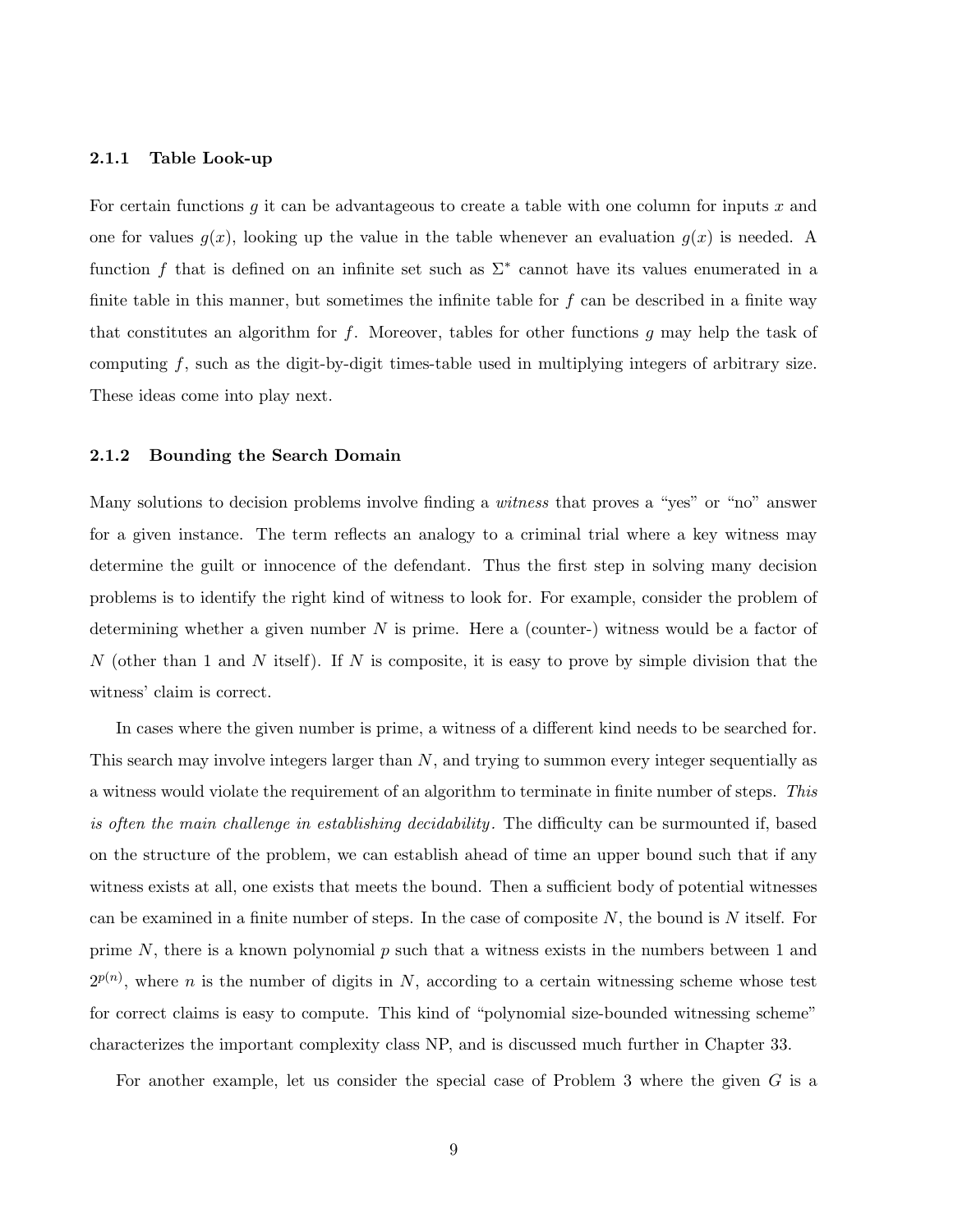Type-1 grammar, and we wish to determine whether a given string  $x$  can be generated from the start symbol S of G. A witness in this case can be a sequence of sentential forms starting from S and ending with x that forms a valid derivation in  $G$ . The length of x imposes a limit on the size of such sentential forms because  $G$  has no length-decreasing productions, and this in turn defines a (much larger) limit on the number of sequences that need be considered before all possibilities are exhausted. Readers may find the details in a standard text such as [Hopcroft and Ullman, 1979].

For one more example, consider the full version of the linear programming problem where one wishes to maximize a linear objective function  $f$  over the set of feasible solutions  $s$ . This set may be infinite, and so a table-lookup through all values  $f(s)$  cannot be used. However, it is possible to reduce the search domain to a finite set as follows. The feasible solutions form a collection  $n$ -dimensional space, where  $n$  is the number of variables plus the number of constraints) known as a convex polytope. Unless the polytope is empty or unbounded—cases that can be detected and resolved—the polytope has a finite number of "corner" points, which are similar to the vertices of a polygon, and which are easily computed. In this case, it is known that a linear objective function attains its maximum value at one (or more) of these corner points. Thus we know the problem is decidable via table-lookup of values at the corner points. In practice, there are intelligent algorithms that find a maximum-giving corner point after searching (usually) only a small part of this table.

#### 2.1.3 Use of Subroutines

This is more a programming technique than an algorithm design tool. The idea is to use one program P as a single step in another program Q. Building programs from simpler programs is a natural way to deal with the complexity of the programmer's task. A simple example is using a lookup to the times table as a subroutine in multiplying two integers  $i$  and  $j$ . Let us examine this in the context of designing Turing machines, where  $i$  and  $j$  are represented on the tape by the string  $1^i01^j$  (namely, i 1s followed by a 0 and then by j 1s). The basic idea of our GOTO program is to duplicate the string of i 1s j – 1 times, meanwhile erasing the string  $1^j$  bit-by-bit to count the iterations. A little thought reveals that our earlier GOTO program in Figure 2 can almost be used verbatim as a subroutine to call  $j - 1$  times. The only hitch is that the first call would run 2i-many 1s together so that further calls would duplicate too many 1s. To fix the problem, we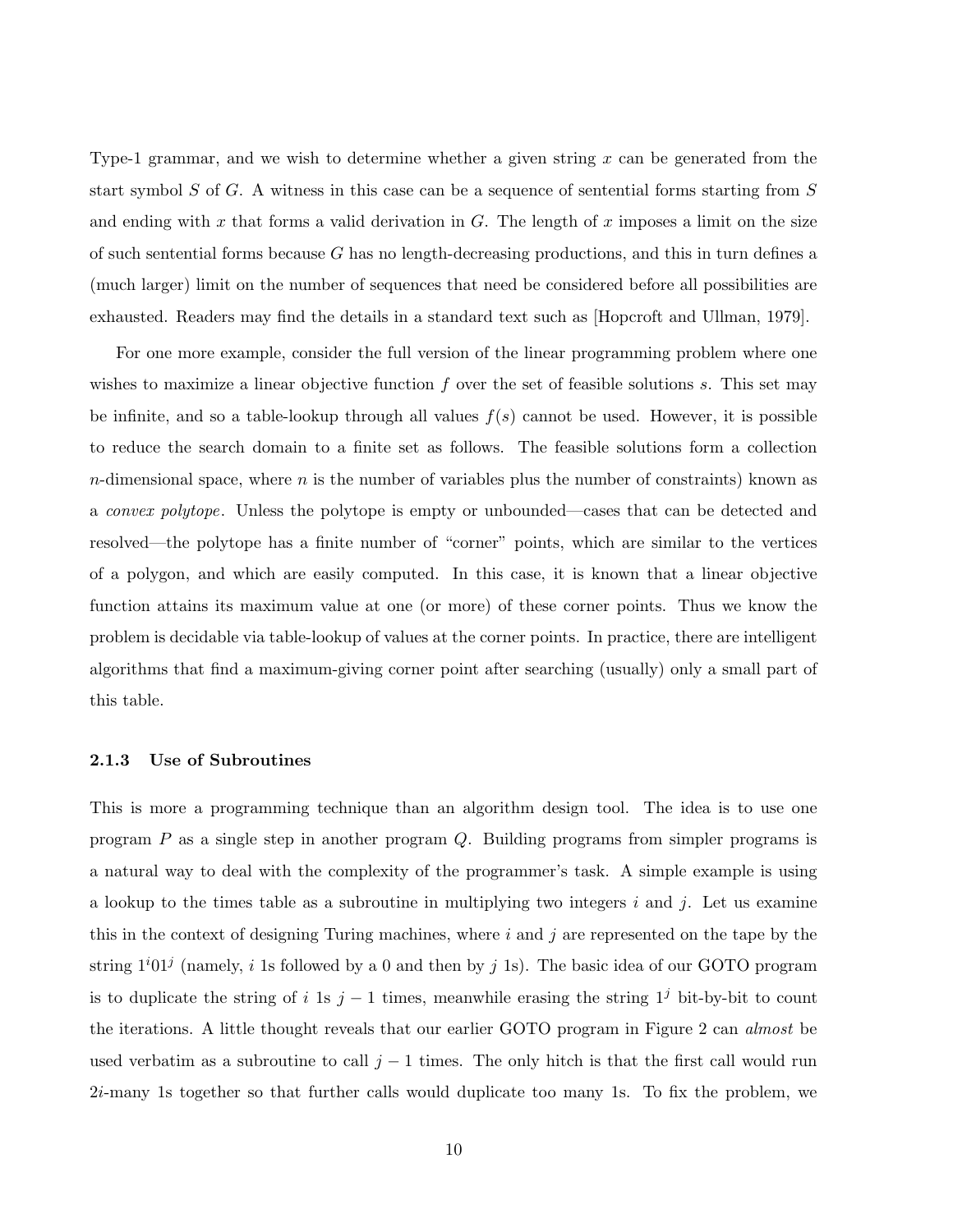introduce a new tape symbol 2, using two initial steps to convert the tape to  $21^i01^j$ , and "patch" the subroutine so that it will not overwrite this 2. The new subroutine can be called by a line " $k$ : IF 2 IS SCANNED GOTO  $m$ ," where  $m$  is the number of the first line in the subroutine, and can return control to the point of call by replacing its STOP instruction by "IF 0 IS SCANNED GOTO  $k+1$ ." Careful writing will ensure that this latter 0 is the one initially separating  $1^i$  from  $1^j$ . The remaining details are left to the interested reader, while performing a similar patch without using a new symbol "2" is left to the obsessive reader. This subroutine mechanism is in fact no different from the one programmers in BASIC have used for decades.

#### 2.2 A Universal Program

We will now solve Problem 1 by arguing the existence of a program U written in the GOTO language that takes as input a program  $P$  (also written in the GOTO language) and data x for  $P$ , and that produces the same output as P does on input x, if  $P(x)$  halts and produces output at all. The last caveat hints that we shall only achieve a partial solution, formally showing only that the function  $U(P, x) = P(x)$  is partial computable.

For convenience, we assume that all programs written in the GOTO language use the fixed alphabet  $\{0, 1, B\}$ . Since we have thus far used the full English alphabet for the notation of our GOTO programs, we must first address the issue of what the formal input to the program  $U$  will look like. This problem can be circumvented by *encoding* each instruction using only 0 and 1. The idea of such an encoding should not be mysterious—we could refer to the 0-1 encoding defined by the ASCII standard, which the terminal used to type this chapter has already carried out for these example programs. However, we prefer the more-succinct encoding defined by Table 1.

To encode an entire program, we simply write down in order (without the line numbers) the code for each instruction as given in the table. For example, here is the code for the doubling program shown in Figure 2:

#### 0001001011110110001101001111111011000110100111011100.

Note that the encoded string preserves all the information about the program, so that one can easily reverse the process to decode the string into a GOTO program. From now on, if  $P$  is a program in the GOTO language,  $code(P)$  will denote its binary encoding. When there is no confusion, we will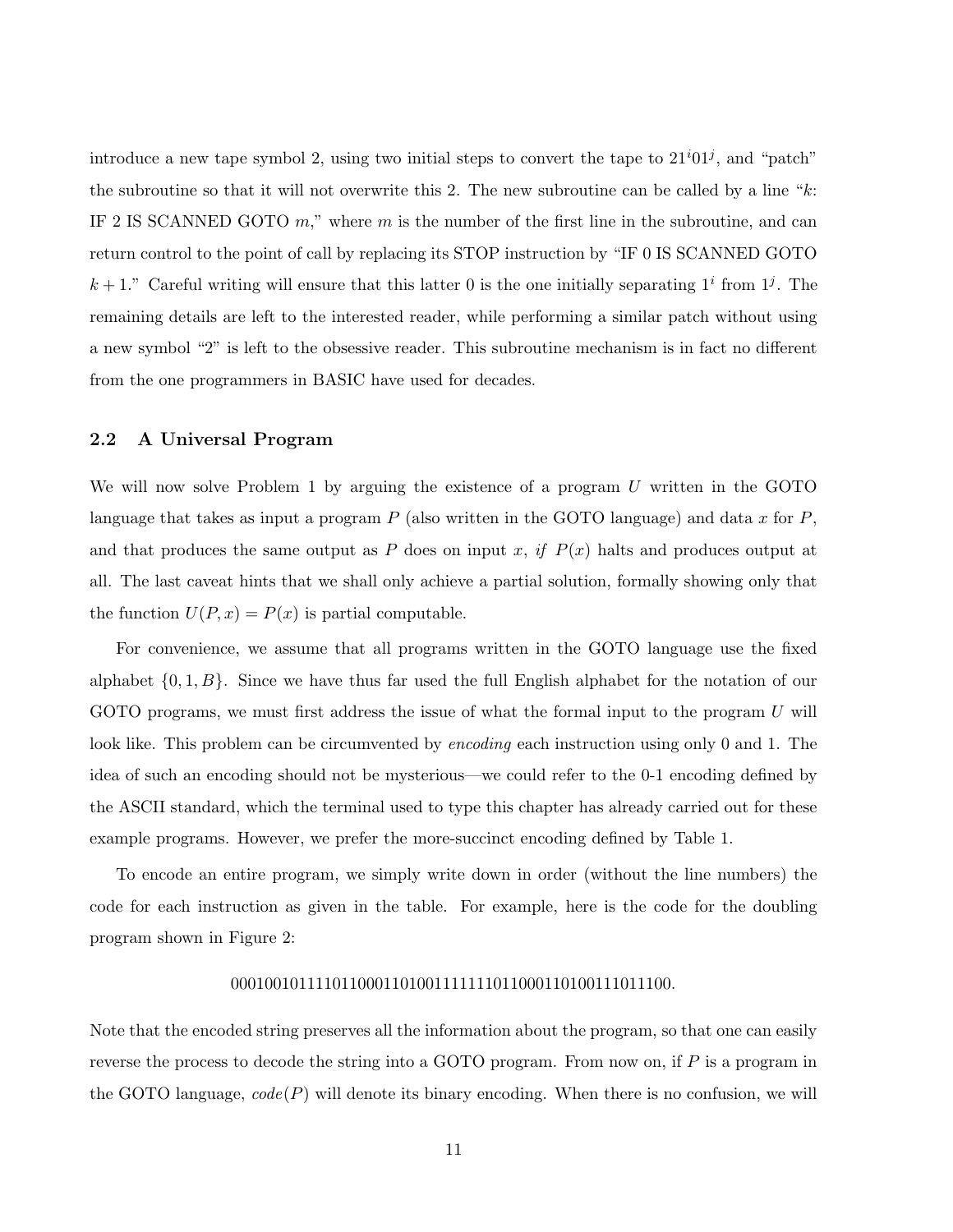Table 1: Encoding the GOTO instructions.

| Instruction                | Code               |
|----------------------------|--------------------|
| PRINT i                    | $0001^{i+1}$       |
| MOVE LEFT                  | 001                |
| MOVE RIGHT                 | 010                |
| IF $i$ IS SCANNED GOTO $j$ | $0111^{j}01^{i+1}$ |
| <b>STOP</b>                | 100                |

identify P and  $code(P)$ . We may also assume that all programs P have a unique STOP instruction that comes last. This convention ensures that a input string to U of the form  $w = code(P)x$ can be parsed into its  $P$  and  $x$  components. (When we consider decision problems we will use the code 100 for a unique final ACCEPT instruction, and assign some other code to REJECT.) Before proceeding further, readers may test their understanding of the encoding/decoding process by decoding the following string: 0100111011001001.

The basic idea behind the construction of a universal program is simple, although the details involved in actually constructing one are substantial. Turing in his original paper [Turing, 1936] exhibited a universal program in glorious gory detail, while simpler constructions may be found in more-recent sources such as [Robinson, 1991]. Here we will content ourselves with a sketch that conveys the central ideas.

U has as its input a string w of the form  $code(P)x$ . (If U is given an input string not of this form, it can detect the flaw and immediately stop.) To simulate the computational steps of P on input  $x, U$  divides its tape into two segments, one containing the program  $P$ , and one modeling the contents of the tape of  $P$  as it changes with successive moves. The computation by  $U$  consists of a sequence of cycles, each of which simulates one step by  $P$  and is analogous to an REW cycle (for "read-evaluate-write") in many real computer systems.

To execute a cycle,  $U$  first needs to know the cell that the "virtual" tape head of  $P$  is currently scanning, and the instruction  $P$  is currently executing. We can assist  $U$  by extending its own work alphabet to include new "alias" symbols  $0', 1', B'$  for the characters of P. U maintains the condition that there is exactly one aliased symbol in the " $P$ " segment of its tape that marks the encoding of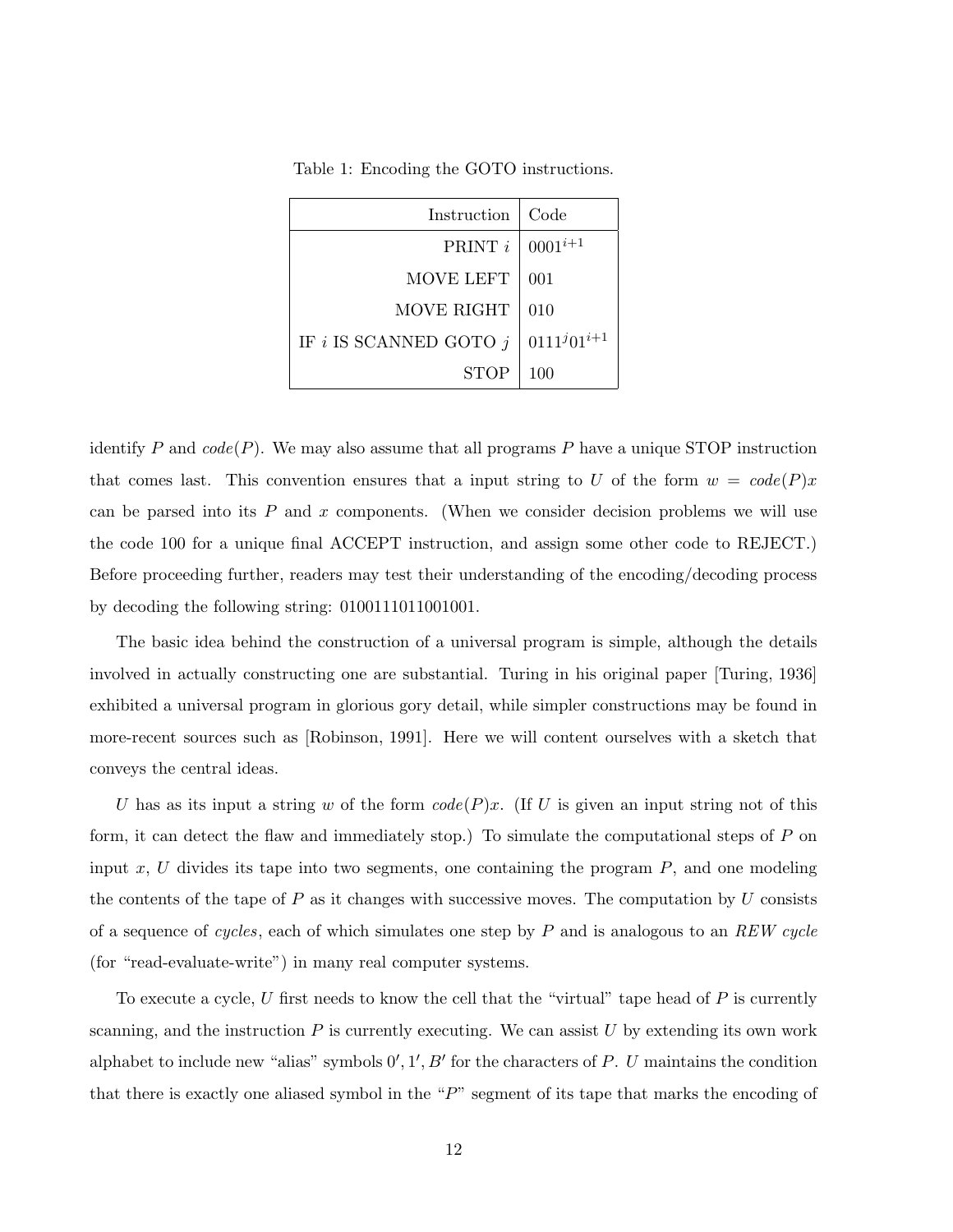the current instruction, and exactly one in the other segment that marks the cell currently scanned by  $P$ . For example, suppose that after thirty-nine steps,  $P$  is reading the fourth symbol from the left on its tape containing  $01001001$ . Then the second tape segment of U after thirty-nine cycles consists of the string 0100'1001. We can further assist U by adding a symbol  $\wedge$  to divide the two segments, although the unique STOP instruction itself could serve as the divider. The computation by U on an input  $w = code(P)x$  can begin with some steps that prime the first symbol of  $code(P)$ , insert a  $\wedge$  before the first symbol of x (caterpillaring x one cell to the right), and prime the first symbol of x. We may suppose that each cycle by U begins with its own head scanning the  $\wedge$ .

At the beginning of a new cycle, U moves its head left to find the current instruction, and begins decoding it. The only information  $U$  needs to retain is which type of instruction it is, and in the case of a PRINT i or IF i... instruction, which character i is involved. To execute a PRINT i, MOVE RIGHT, or MOVE LEFT instruction,  $P$  unprimes the instruction, primes the next one, and marches down its tape to find the primed cell on its copy of  $P$ 's tape and execute the action. It is possible that a MOVE LEFT instruction may bump into the  $\wedge$ , in which case U makes another call to its "caterpillar" subroutine to move P's tape over, and inserts a  $B'$  for the blank P would scan after that move. The only case that requires cumbersome action by  $U$  is an instruction IF  $i$ IS SCANNED GOTO  $j$ , when U finds that P really is scanning character i. Then U needs to find the jth instruction in the "P" part of its tape. Because we have used a unary encoding  $1<sup>j</sup>$ of the required line number j, it is not too difficult to write a subroutine that counts off the 1s in  $1<sup>j</sup>$  and advances an instruction marker each time beginning from line 1, knowing to stop when the jth instruction has been located. Finally, if the current instruction is STOP, U gleefully erases  $P$ , erases the  $\wedge$ , and unprimes the scanned symbol, leaving exactly the final output  $P(x)$ .

One last refinement is needed to answer the objection that  $U$  is using extra tape symbols  $0', 1', B', \wedge$  that we have expressly forbidden to GOTO programs. This use can be eliminated by one more level of encoding. Give each of the seven tape symbols its own three-bit code, and make U treat blocks of three cells as single cells in the simulation that was described above. U itself can be programmed to convert its input  $code(P)x$  to this encoding before the first cycle, and to invert it when restoring the final output  $P(x)$ . Then U is a bona-fide GOTO program that meets all our requirements. It is even possible to run U on input  $code(U)w$  where  $w = code(P)x$ , producing (more slowly) the same output  $P(x)$ . It is important to note that the code of U itself is completely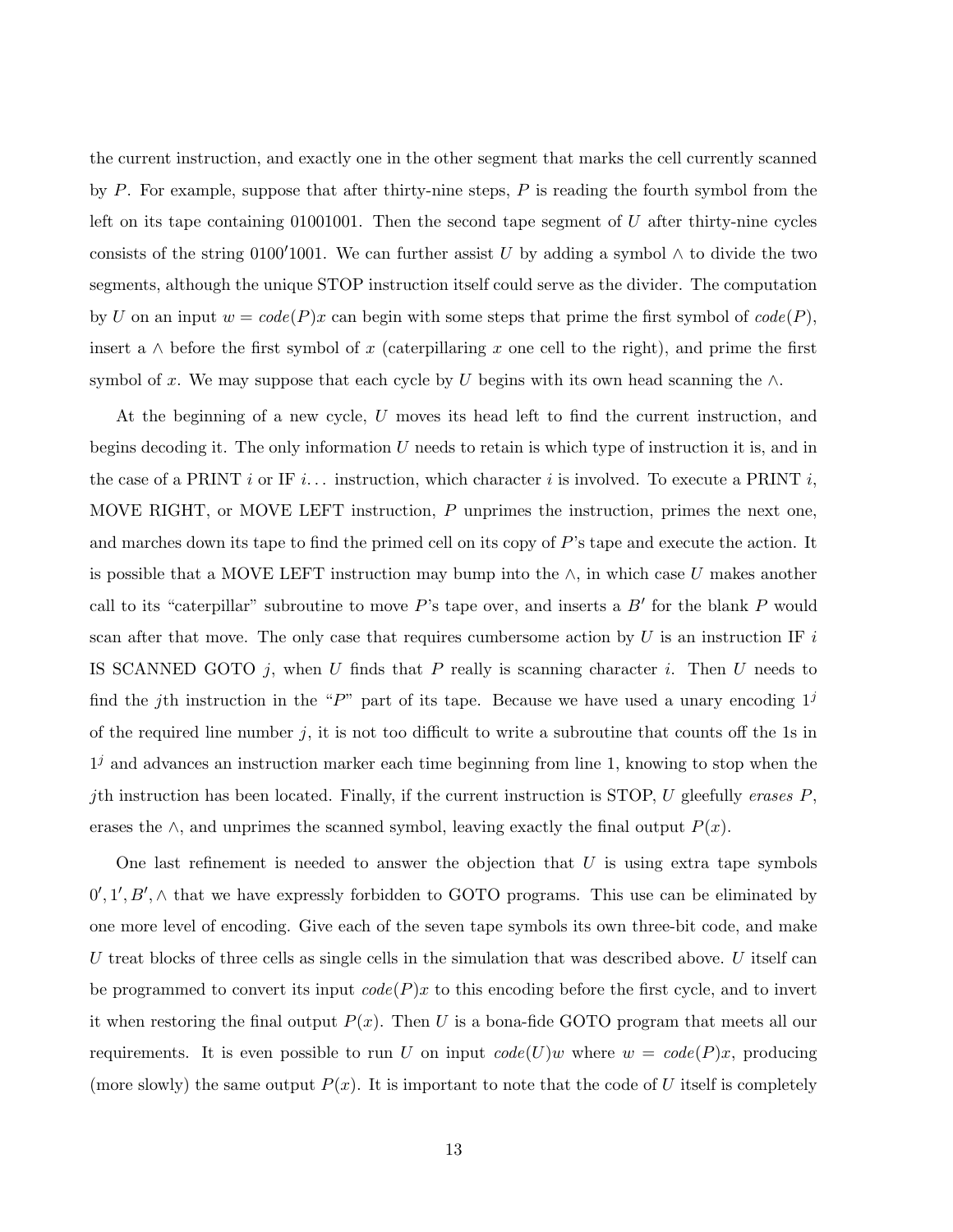independent of any program P that might be simulated. The code of U itself is not long—a reader with good programming skill can make it shorter than the prose description we have just given.

Besides solving what was asked for in Problem 1, we have also shown that Problem 2 is partially decidable. Namely, for any "yes"-instance  $w = code(P)x$  where P on input x halts, U on input w will eventually detect that fact—and the slight edit of changing  $U$ 's own STOP instruction to ACCEPT will make U halt and accept w. However, on a "no"-instance where  $P(x)$  does not halt, our U will blindly follow P and not halt either. The question is whether we can improve U so that it will detect every case in which  $P(x)$  does not halt, and signal this by executing a REJECT instruction. We will see in Section 5 that all the programming skill in the world cannot produce such a U—the halting problem is undecidable.

Before presenting undecidability, however, we develop a fundamentally different way to formalize the notion of mechanical computability in the next section.

## 3 Recursive Function Theory

The main advantage of using the class of  $\mu$ -recursive functions to define computation is their mathematical elegance. Proofs about this class can be presented in a rigorous and concise way, without long prose descriptions or complicated programs that are hard to verify. These functions need and make no reference to any computational machine model, so it is remarkable that they characterize "mechanical" computability.

An analogy to the two broad families of programming languages is in order. We have already discussed how Turing machines and our particular "GOTO" formalism abstract the essence of imperative programming languages, in which a program is a sequence of operational commands and the major program structures are subroutines and loops and other forms of iteration. By contrast, specifications in recursive function theory are declarative, and the major structures are forms of recursion. "Declarative" means that a function  $f$  is specified by a direct description of the value  $f(x)$  on a general argument x, as opposed to giving steps to compute  $f(x)$  on input x. Often this description is *recursive*, meaning that  $f(x)$  is defined in terms of values  $f(y)$  on other (usually smaller) arguments y. Programming languages built on declarative principles include Lisp, ML, and Haskell, which are known as functional languages. These languages have recursion syntax that is not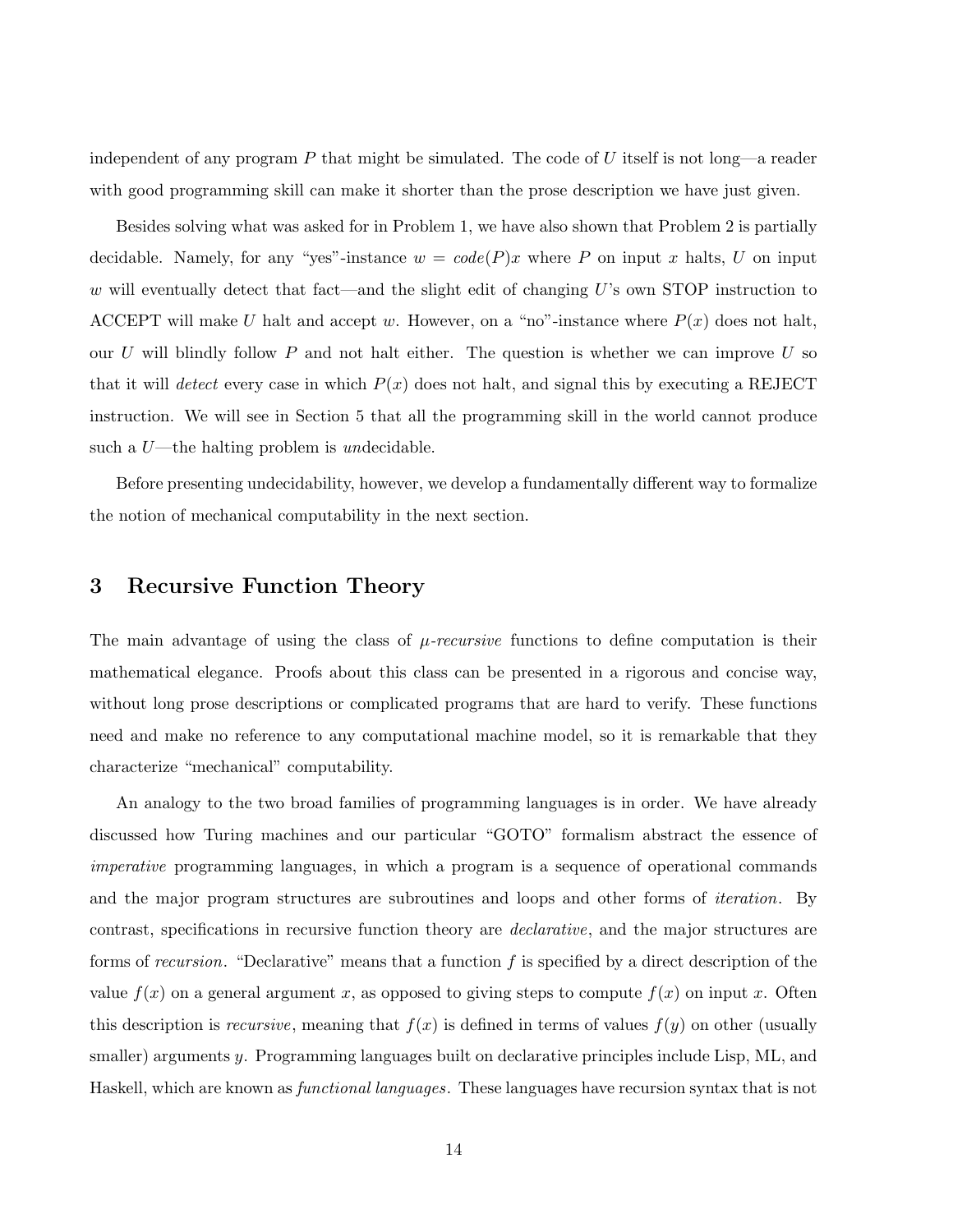greatly different from the recursion schemes presented here. They also draw upon Church's lambda calculus, which can be called the world's first general programming language. A formal proof of equivalence between lambda calculus and the Turing machine model (via a programming language called  $I$ ) can be found in [Jones 1997], which presents computability theory from a programming perspective.<sup>1</sup>

In this section, we will describe this functional approach to computation and code some simple functions using recursion. Owing to space limitation, we will not present a complete proof that the class of  $\mu$ -recursive functions is the same as the class of (partial) computable functions on a Turing machine. The full proof can be found in standard texts such as [Sudkamp, 1997]. All the functions we consider have one or more non-negative integers as arguments, and produce a single non-negative integer value.

Before presenting formal definitions, we qualify the above ideas with a few examples. Consider first the simple definition of a two-variable linear function by

$$
h(y, z) = z + 2 * y + 1.
$$
 (1)

Here  $h(y, z)$  is defined with the aid of other functions (here, plus and times) and quantities (here, 2 and 1) that presumably have already been defined or given. This is an example of an *explicit* definition because all entities on the right-hand side are known—in particular, this definition does not involve recursion. If we rewrite the infix functions  $+$  and  $*$  in prefix-function style as "*plus*" and "times," the expression becomes

$$
h(y, z) = plus(z, plus(times(2, y), 1)),
$$
\n<sup>(2)</sup>

and we can glimpse another hallmark of functional languages: function names can be regarded as parameters the same way that variable names can. Now consider the somewhat-similar definition of a one-variable function by

$$
f(x) = f(x - 1) + 2 * (x - 1) + 1,
$$
\n(3)

<sup>&</sup>lt;sup>1</sup>Turing created an addendum to his seminal paper [Turing, 1936] showing that his definition of a (partial) computable function was equivalent to the one proposed by Church. The lambda calculus uses essentially a single execution scheme called *reduction* to govern its computations, and by suitable conditioning one can make this scheme carry out recursion. Another declarative language, Prolog, also fixes a single execution scheme that tries to limit the operational decisions the programmer needs to make, and also relies upon recursion.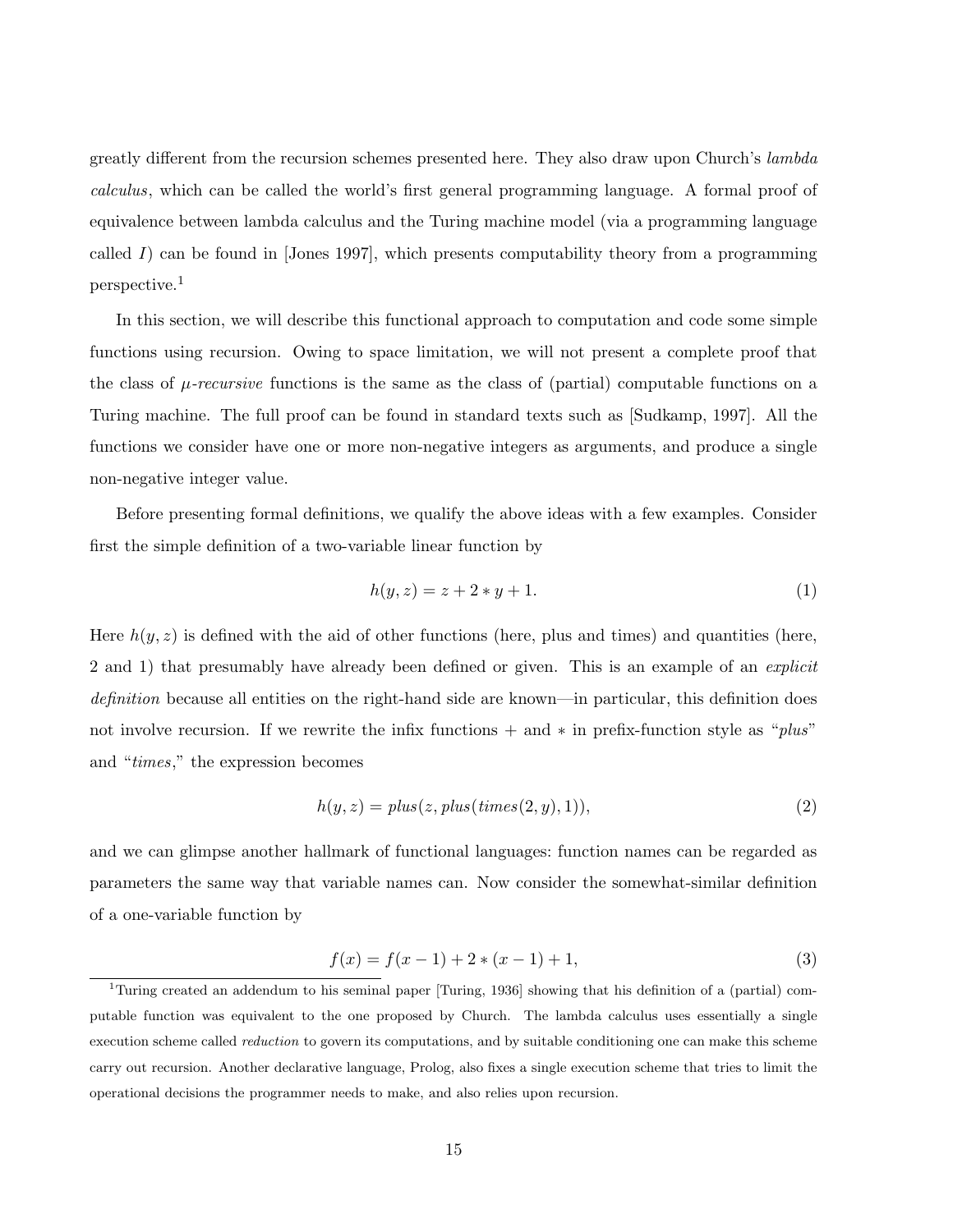together with a base case such as  $f(0) = 0$ . Here not every quantity on the right-hand side is known—one must first know  $f(x-1)$  to compute  $f(x)$ . However, this is still "declarative" insofar as  $f(x)$  is defined in terms of known quantities and values  $f(y)$  for other (smaller) arguments y. The reader may check that this is a recursive definition of the squaring function.

Why use recursion? One reason is that explicit definition by itself is known not to be powerful enough to capture the essence of mechanical computation. The next two sections define the two principal schemes of recursion in recursive function theory.

#### 3.1 Primitive Recursive Functions

The class of *primitive recursive functions* is built up from the following set of *basic functions*, which are the only ones we need to pre-suppose are "known":

- 1. The successor function S is defined for all x by  $S(x) = x + 1$ .
- 2. The zero function Z is defined for all x by  $Z(x) = 0$ . The constant 0 is also provided here.
- 3. For all fixed numbers i and n with  $1 \leq i \leq n$ , the projection function  $p_i^n$  is defined for all *n*-tuples  $(x_1, x_2, ..., x_n)$  by  $p_i^n(x_1, x_2, ..., x_n) = x_i$ .

The primitive recursive functions are constructed from the basic functions by applications of the following two operations. The case  $n = 0$  is allowed in them; a 0-variable function is the same as a constant, and a 0-tuple is the empty list.

1. Functional composition: Given k-many functions  $g_1, \ldots, g_k$  that each take n variables, and a function h that takes k variables, one can define a function  $f$  of  $n$  variables by

$$
f(x_1, \ldots, x_n = h(g_1(x_1, \ldots, x_n), g_2(x_1, \ldots, x_n), \ldots, g_k(x_1, \ldots, x_n)).
$$
\n(4)

If  $g_1, \ldots, g_k$  and h are primitive recursive, then f is defined to be primitive recursive.

2. Primitive recursion: Given a function g that takes n variables, and a function h that takes  $n + 2$  variables, one can define a function f of  $n + 1$  variables by

$$
f(x_1, ..., x_n, 0) = g(x_1, ..., x_n); \t\t(5)
$$

$$
f(x_1,...,x_n,S(y)) = h(x_1,...,x_n,y,f(x_1,...,x_n,y)).
$$
\n(6)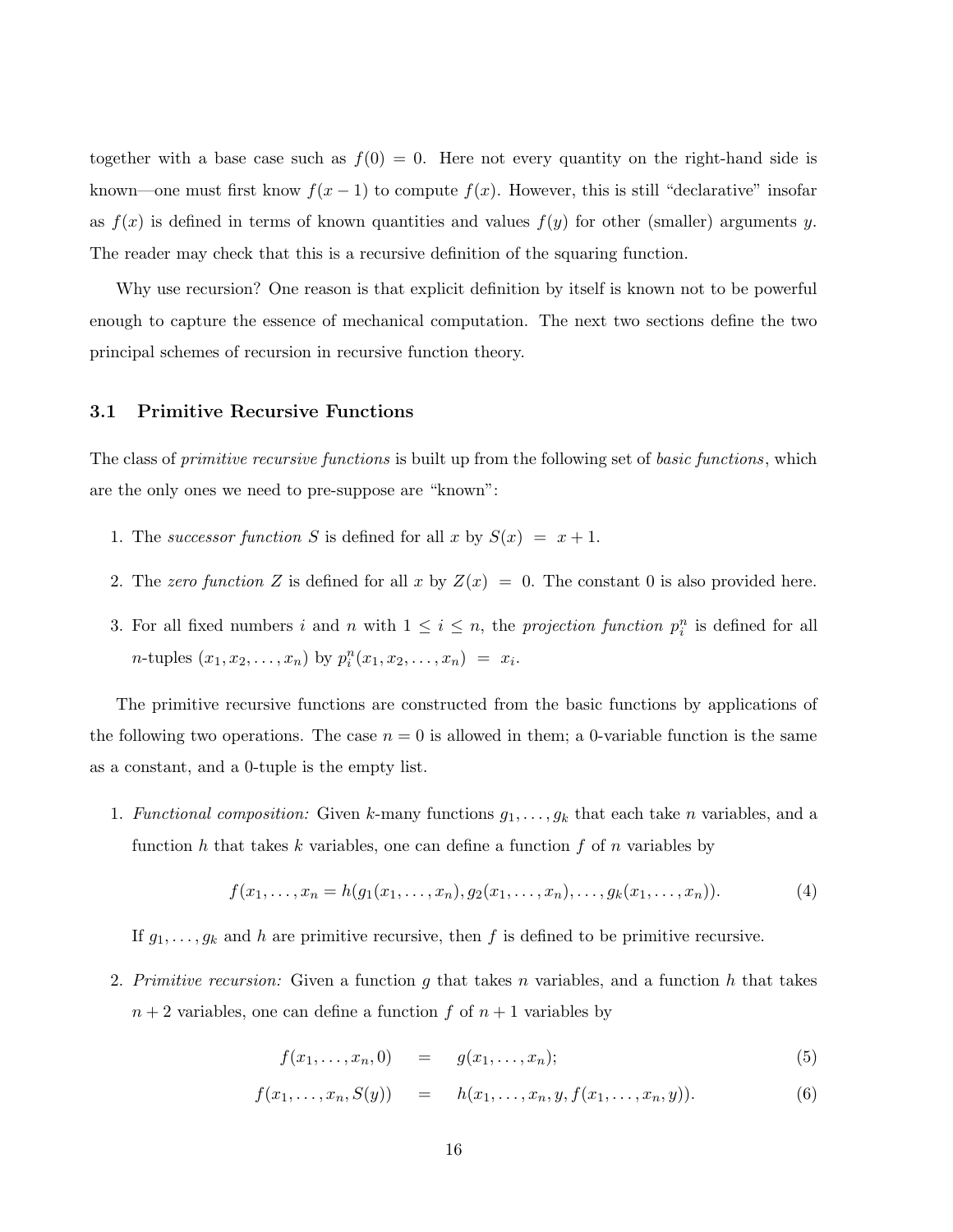If g and h are primitive recursive, then f is defined to be primitive recursive.

Here (5) is the basis and (6) is the recursion step. It is conventional to call  $x_1, \ldots, x_n$  the parameters and y the recursion variable. From a computational viewpoint, the scheme is easy to interpret. Given integer values for variables  $x_1, \ldots, x_n$  and z, how can we evaluate  $f(x_1, \ldots, x_n, z)$ ? We start building a table T in which each row y contains the value of  $f(x_1, \ldots, x_n, y)$ . The basis step gives us the top row via  $T[0] = f(x_1, \ldots, x_n, 0) = g(x_1, \ldots, x_n)$ . Whenever we have filled a row y, we can fill the next row via the recursion step, via  $T[y+1] = f(x_1, \ldots, x_n, S(y)) = h(x_1, \ldots, x_n, y, T[y])$ . As soon as row z is filled, using y such that  $z = S(y)$ , we are done. The point is that provided g and h are computable, the function f is also computable. Functional composition likewise preserves computability. Moreover, since the basic functions are all total and produce non-negative values, every function that we can build up in this manner is also total and produces non-negative values.

DEFINITION 3.1 A function is said to be **primitive recursive** if it can be built up from the successor, zero and projection functions by a finite number of applications of composition and primitive recursion.

Example 3.1 To show how the scheme of primitive recursion models the informal recursion defining the function f of one variable (so we have  $n = 0$ ) in equation (3), take "g()" to be the constant 0, and take h to be the two-variable function  $h(y, z) = z + 2y + 1$ , which happens to be our example of "explicit definition" in (1). Then we have  $f(0) = 0$  and

$$
f(S(y)) = h(y, f(y)) = f(y) + 2*y + 1.
$$

With "x – 1" in place of "y" and "x" in place of "S(y)," this is the same as (3). We will return to this notational difference later.

As the prefix form  $(2)$  indicates, h itself can be built up via functional composition from the plus and times functions. It is interesting to see how the usual functions of arithmetic can themselves be constructed from the rather Spartan basis we have been given. To begin with, the constants 1, 2, ... are formally introduced by functional composition, with " $g_1()$ " as the constant 0 and "h" as the successor function, via  $1 = S(0)$ ,  $2 = S(1) = S(S(0))$ ,  $3 = S(2)$ , and so on.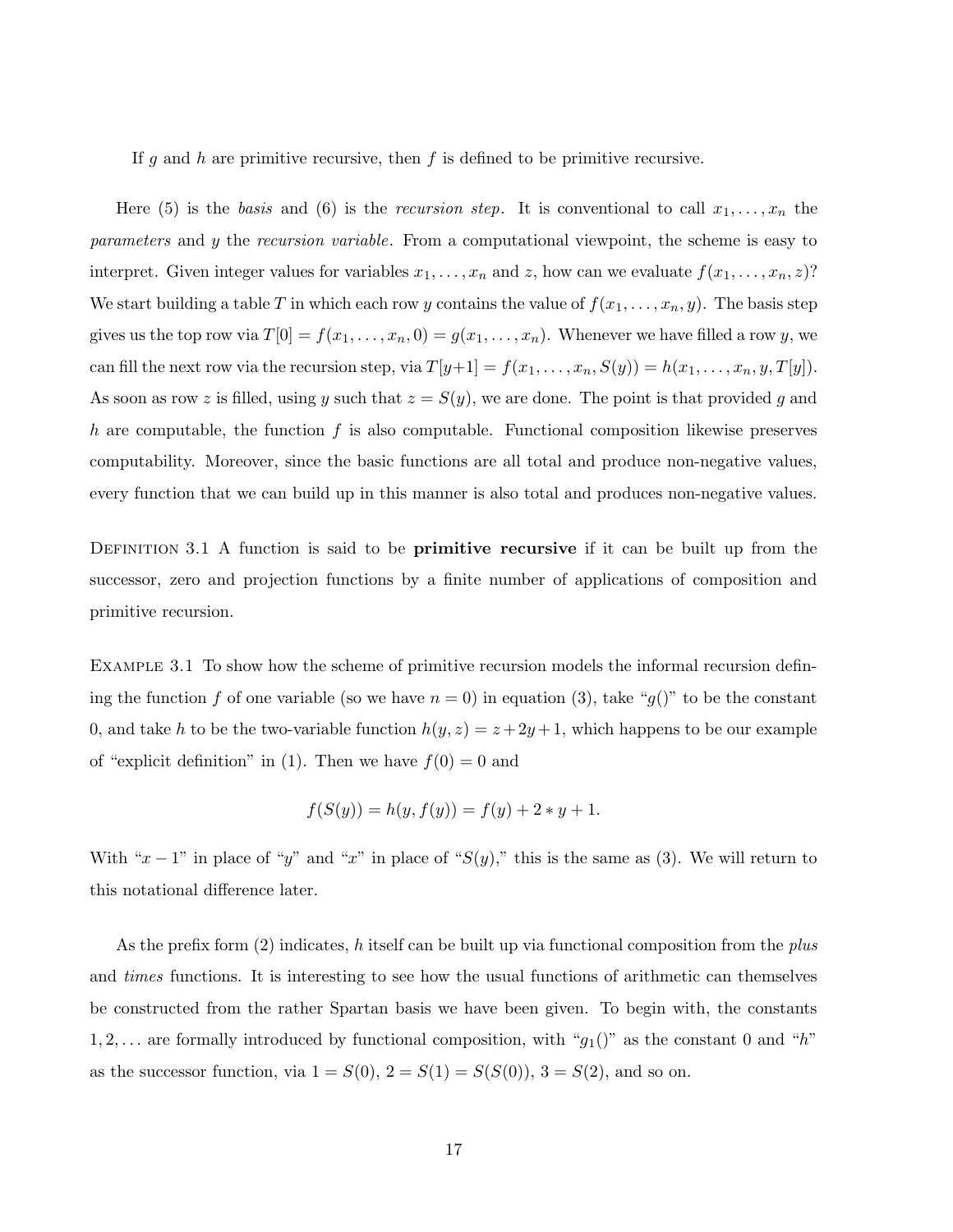EXAMPLE 3.2 Addition. Take  $g(x) = x$  and  $h(x, y, z) = S(z)$ . Formally, g is the basis function  $p_1^1$ , and h is the functional composition of the successor function with  $p_3^3$ . Then primitive recursion gives us  $plus(x, 0) = g(x) = x$  and

$$
plus(x, S(y)) = h(x, y, plus(x, y)) = S(plus(x, y)) = S(x + y) = x + y + 1,
$$

as we would demand. Hence this formal definition of *plus* correctly computes addition, and we may use the standard "+" notation in the formal examples that follow.

EXAMPLE 3.3 Multiplication. Take  $g(x) = 0$  and  $h(x, y, z) = x + z$ . Formally, g is the zero function (of one variable rather than the constant zero), and  $h$  is the functional composition of plus with the two functions  $p_1^3$  and  $p_3^3$  (so  $k = 2$  here). Then primitive recursion gives us  $times(x, 0) = g(x) = 0$ and

$$
times(x, S(y)) = h(x, y, times(x, y)) = x + times(x, y) = x * (y + 1),
$$

again as we would demand. Hence this formal definition of times correctly computes multiplication. Note that we had to go to some length (of making  $h$  a function of 3 variables) so that our definition exactly agrees with the formal requirements in equation (6).

EXAMPLE 3.4 Exponentiation. Take  $g(x) = 1$  and  $h(x, y, z) = x * z$ . Formally, g is the one-variable function that always outputs 1 and is defined by composing  $S$  and the zero function  $Z$ , while h is the same as in Example 3.3 but with times in place of plus. Then primitive recursion gives us  $exp(x, 0) = g(x) = 1$  (note that even 0<sup>0</sup> equals 1) and

$$
exp(x, S(y)) = h(x, y, exp(x, y)) = x * exp(x, y) = x^{y+1}.
$$

Once again the correctness of this definition for all values of x and y is easy to verify, via a simple proof by induction that follows the recursion.

It is now straightforward to omit some of the formal apparatus and write the definitions more succinctly. For instance, the last example becomes

$$
exp(x, 0) = 1
$$
  

$$
exp(x, y+1) = x * exp(x, y).
$$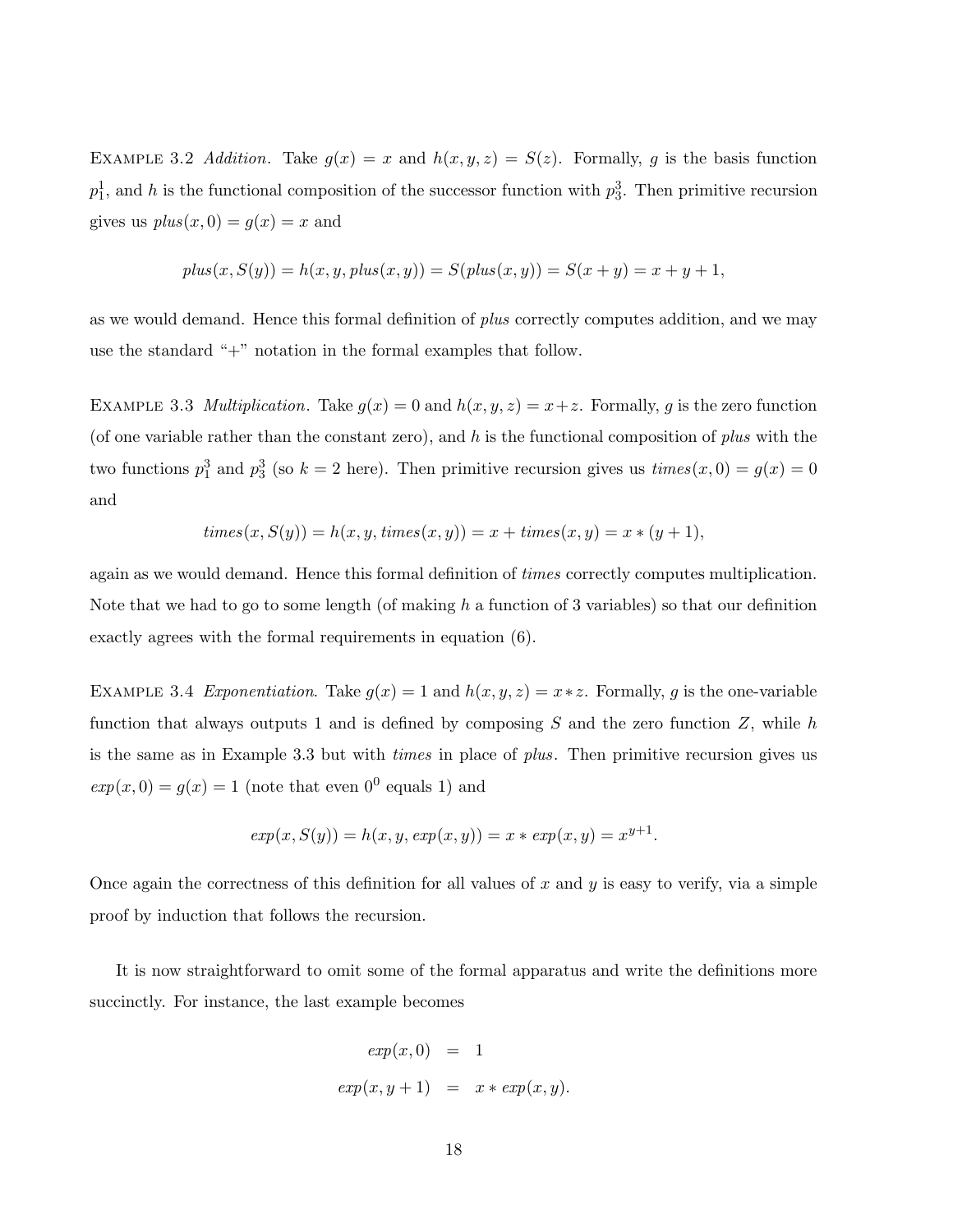This resembles a program one would actually write, especially in a language like C that does not provide exponentiation as a built-in operator.

At this point the alert reader, noting the way our schemes all involve non-negative numbers, will first wonder how on earth we can ever define *subtraction* this way. The key is that the syntax of primitive recursion allows us to define a function  $P(y)$  that computes "proper subtraction by 1," and then use  $P$  to define *proper subtraction* itself. The word "proper" here means that any negative value is replaced by 0, in order to maintain our restriction to the non-negative numbers. The definitions are

$$
P(0) = 0
$$
  
\n
$$
P(S(y)) = y
$$
  
\n
$$
sub(x, 0) = x
$$
  
\n
$$
sub(x, S(y)) = P(sub(x, y))
$$

For P we took  $h(y, z) = y$ , i.e.  $h = p_1^2$ , and for sub we took  $h(y, z) = P(z)$ . To trace this out,  $sub(3,2) = P(sub(3,1)) = P(P(sub(3,0)) = P(P(3)) = P(2) = 1$ , and  $sub(2,3) = P(P(P(2))) =$  $P(0) = 0$ , which is the "proper" value.

Second, the reader may have felt uncomfortable defining functions in terms of " $S(y)$ " rather than "y." For example, the primitive recursion for the factorial function, with  $0!$  standardly defined to be 1, gives us

$$
fact(0) = 1 | fact(y+1) = (y+1) * fact(y);
$$

here "|" separates the base and recursion cases. This would actually be valid syntax in the programming language ML  $except$  that "fact(y+1)" is an illegal function header. The syntax of ML forces one to write it this way:

$$
fact(0) = 1 | fact(y) = y*fact(y-1);
$$

this is literally the example used in many texts. To make the formal equation (6) for primitive recursion reflect the syntax of programming languages, we can use  $P$  in place of  $S$  to change it to

$$
f(x_1, \ldots, x_n, y) = h(x_1, \ldots, x_n, y, f(x_1, \ldots, x_n, P(y))), \tag{7}
$$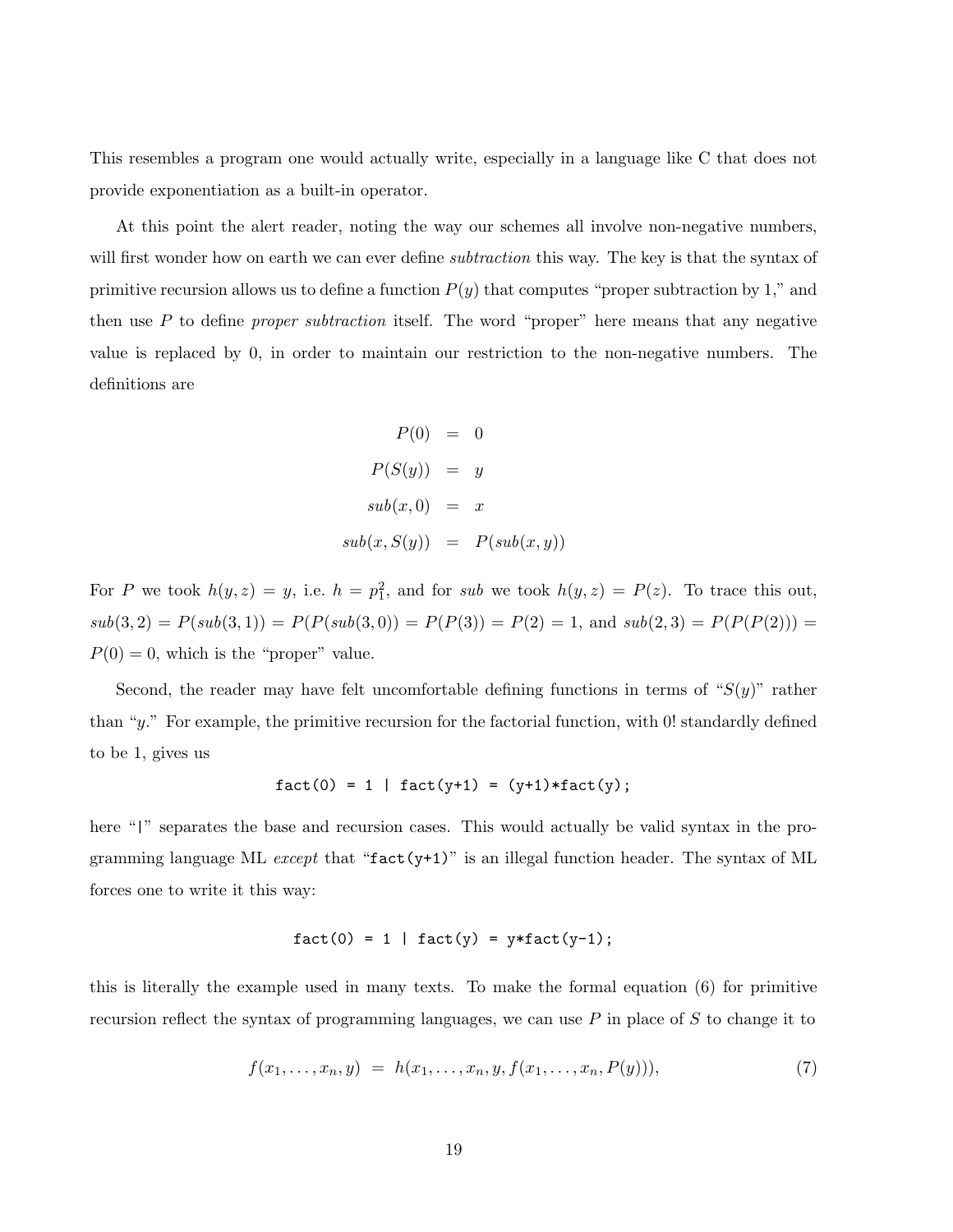or alternately make the middle argument of h be  $P(y)$  instead of y. Either way, one might expect to be able to recover the function  $S$  by defining it in terms of  $P$  and the other two basis functions, just as we defined  $P$  in terms of  $S$  above. However, this is impossible—one could never define any increasing functions at all. This curious asymmetry partly explains why primitive recursion was defined the way it is. Nevertheless, if S as well as P is provided in the basis, then one can use the modified definition and obtain exactly the same class of primitive recursive functions. For instance, addition is definable by  $plus(x, 0) = x | plus(x, y) = S(plus(x, P(y))),$  and so on. Hence primitive recursion is for the most part exactly what ML and other functional languages  $do^2$ .

Finally, the reader may wonder what has become of functions defined on *strings*. A string over an alphabet  $\Sigma$  can always be identified with its number in the standard lexicographic enumeration of  $\Sigma^*$ , with  $\epsilon$  corresponding to 0. Then a string function  $f : \Sigma^* \to \Sigma^*$  can be called primitive recursive if the corresponding numerical function (of one variable) is primitive recursive. For instance, the function that appends a '1' to a binary string x corresponds to  $2x + 2$ . Cutting the other way, under some transparent encoding of negative and rational and complex numbers (etc.) by strings, one can extend the concept of primitive recursion to define addition and multiplication and nearly all familiar mathematical functions in their full generality. The meaning and proof of the following statement should now be clear; full detail can be found in [Sudkamp, 1997].

#### Theorem 3.1 Every primitive recursive function is computable by a Turing machine.

The converse is false, however. A famous example of a computable total function that is not primitive recursive is Ackermann's function; this and other examples may be found in [McNaughton, 1993]. To obtain all computable functions we need to introduce one more scheme of recursion—at the inevitable cost, however, of opening a Pandora's box of functions that are no longer total.

<sup>&</sup>lt;sup>2</sup>Primitive recursion has its counterpart in imperative languages as well, aside from the fact that most of them support recursion directly. The "table  $T[y]$ " computation above shows how primitive recursion can be simulated by a simple for-loop for  $y = 0$  to z do... end that fixes its bounds and never alters y in the loop body. A theorem [Meyer and Ritchie] in programming languages states that the primitive recursive functions are exactly the total functions computable by programs that use only if-then-else and nested for-loops.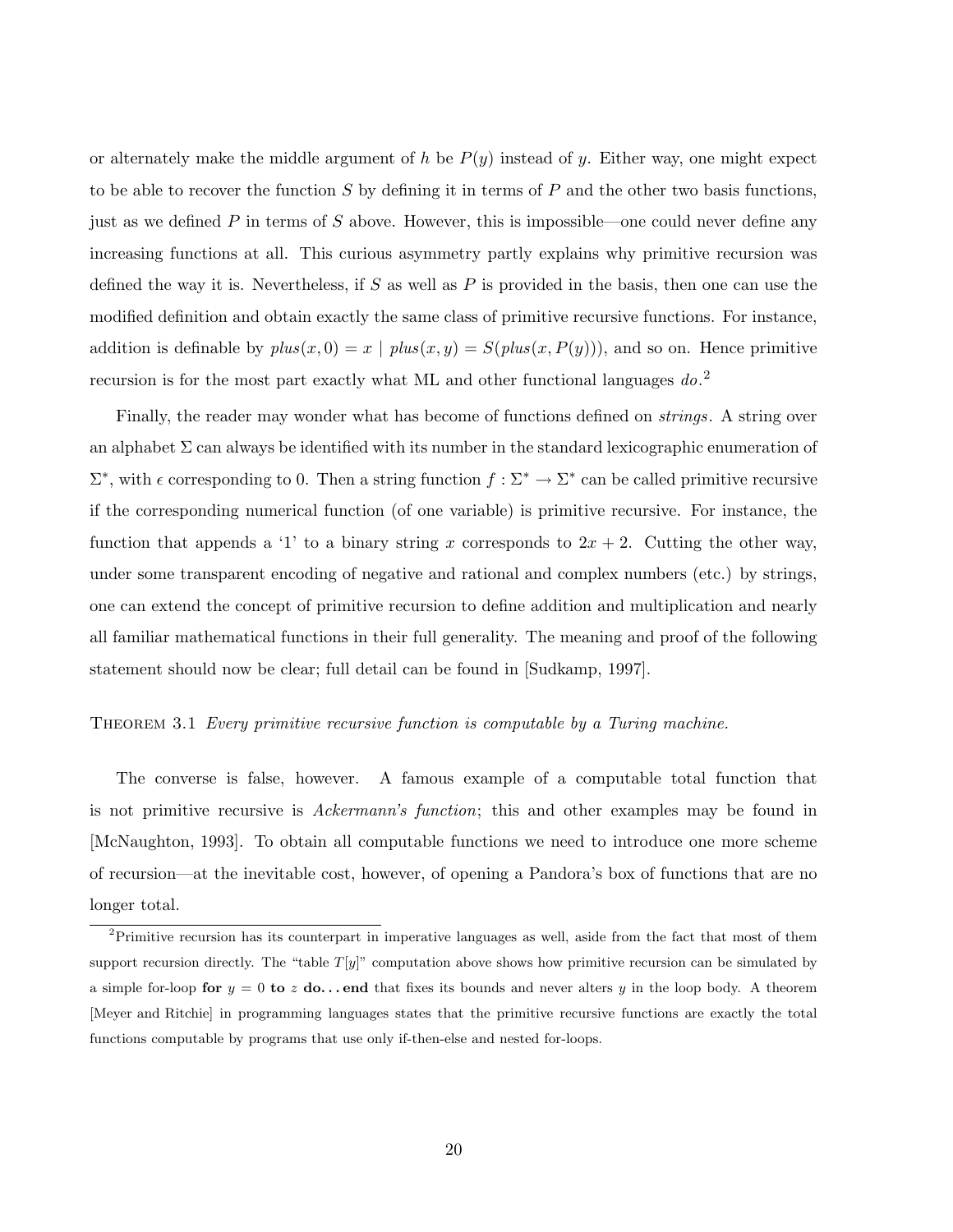#### 3.2  $\mu$ -Recursive Functions

We will add a new operation called *minimalization* that does not preserve totality. Again we restrict numerical arguments to be non-negative integers.

DEFINITION 3.2 A possibly-partial function f of n variables is defined by  $\mu$ -recursion from a function g of  $n+1$  variables, written

$$
f(x_1,\ldots,x_n)=\mu y. g(x_1,\ldots,x_n,y),
$$

if whenever  $f(x_1, \ldots, x_n)$  is defined, it equals the least number y such that  $g(x_1, \ldots, x_n, y) = 1$ . If  $f(x_1, \ldots, x_n)$  is undefined, there must be no y such that  $g(x_1, \ldots, x_n, y) = 1$ . The class of  $\mu$ recursive functions is the class of all functions that can be built up from the successor, zero, and projection functions by the operations of composition, primitive recursion, and  $\mu$ -recursion.

The computation of  $f(x_1, \ldots, x_n)$  that is implicit in Definition 3.2 can be described by building a table as before. First fill in the row  $T[0] = g(x_1, \ldots, x_n, 0)$ , then  $T[1] = g(x_1, \ldots, x_n, 1)$ , and so on. If and when one finds a y whose value  $T[y]$  equals 1, halt and output y. The "if" is the big difference from the algorithm for primitive recursion, because if  $g(x_1, \ldots, x_n, y)$  never takes the value 1, this procedure will never halt. This procedure is called an unbounded search. Compared another way to primitive recursion,  $\mu$ -recursion increments its recursion variable rather than decrement it.

There is nothing special about " $= 1$ " here: zero or any other constant could be used instead. Our use of 1 suggests the special case in which  $g$  is a total function that takes on only the values 0 and 1. Then we can regard its output as a Boolean truth value, with  $1 =$  true and  $0 =$  false, and call g a predicate. The class of  $\mu$ -recursive functions is not changed under the restriction that g be a predicate. Then we can read the syntax " $\mu y \cdot g(x_1, \ldots, x_n, y)$ " in English as "the least y such that  $g(x_1, \ldots, x_n, y)$  is true." From all this we can see that whereas primitive recursion corresponds to a for loop,  $\mu$ -recursion corresponds to a while loop, with  $g(\ldots)$  as the test condition.

EXAMPLE 3.5 Partial square-root function. Define the predicate  $g(x, y)$  to hold if and only if  $x = y^2$ . Then the function f defined for all x by  $f(x) = \mu y \cdot g(x, y)$  computes the square root of x when x is a perfect square. When x is not a perfect square, however, the recursion is undefined, so  $f$  is a partial recursive function.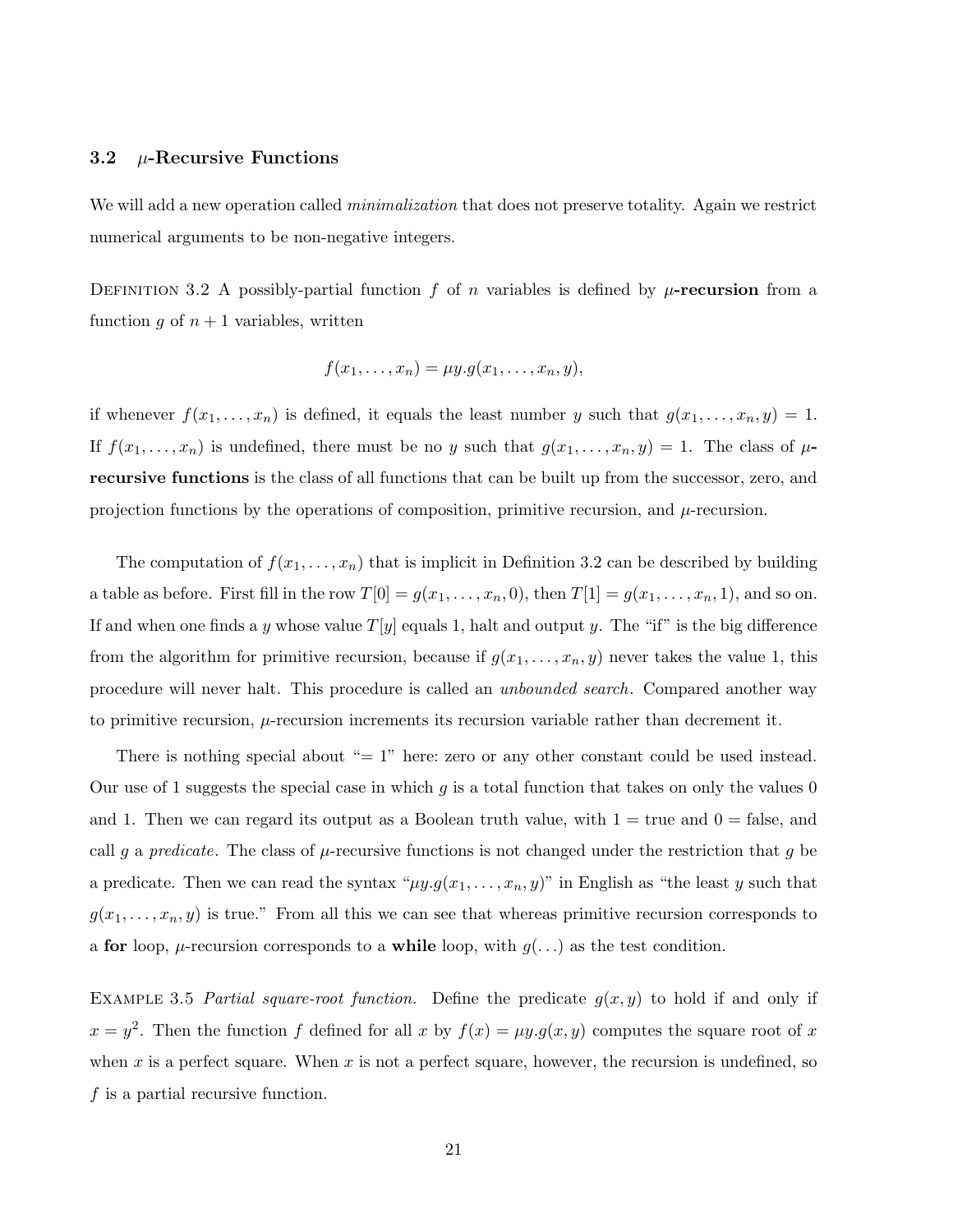EXAMPLE 3.6 Linear programming. The standard simplex algorithm uses a while loop that executes a basic *pivot step* until a predicate expressing optimality holds. Hence the function that embodies the solution to a linear programming problem is  $\mu$ -recursive. In point of fact, because a bound on the number of polytope corner points is explicitly definable from the problem instance, the same function can be computed via a simple for loop, so it is primitive recursive. However, the former method is usually much faster.

Part (a) of the next theorem expresses the fact that while loops, together with **if-then-else**, suffice to make a general-purpose programming language. Part (b) is the gist of the famous theorem, credited in various forms to various sources, that at most one while loop is needed in any program.

- THEOREM 3.2 (a) A (partial) function is  $\mu$ -recursive if and only if it is a Turing-computable (partial) function.
	- (b) Moreover, given any Turing machine T, we can find a primitive recursive function u and a primitive recursive predicate t such that for all x,  $T(x) = u(\mu y.t(x, y))$ .

In the standard proof of part (b), the predicate  $t(x, y)$  is designed to hold if and only if y encodes the sequence of configurations of a halting computation of  $T$  on input  $x$ , and the function  $u$  picks off the output from the final configuration. To complete the proof of (a), all one needs to show is that given a Turing machine that computes  $g$  in Definition 3.2, one can build a Turing machine that computes f. This is done by following the unbounded-search procedure sketched above.

The corresponding theorem for formal languages also merits mention here. In Chapter 30 we defined the *characteristic function* of a language L to be the function  $f_L$  defined for all x by  $f_L(x) = 1$  if  $x \in L$ ,  $f_L(x) = 0$  if  $x \notin L$ . This is simply the predicate corresponding to membership in L. The partial characteristic function still takes the value 1 when  $x \in L$ , but is undefined when  $x \notin L$ .

THEOREM 3.3 (a) A language is recursive if and only if its characteristic function is  $\mu$ -recursive.

(b) A language is r.e. if and only if its partial characteristic function is  $\mu$ -recursive.

Part (a) explains how the term "recursive" became applied to languages and predicates as a synonym for "decidable." It is important to recall that not all languages  $L$  accepted by Turing machines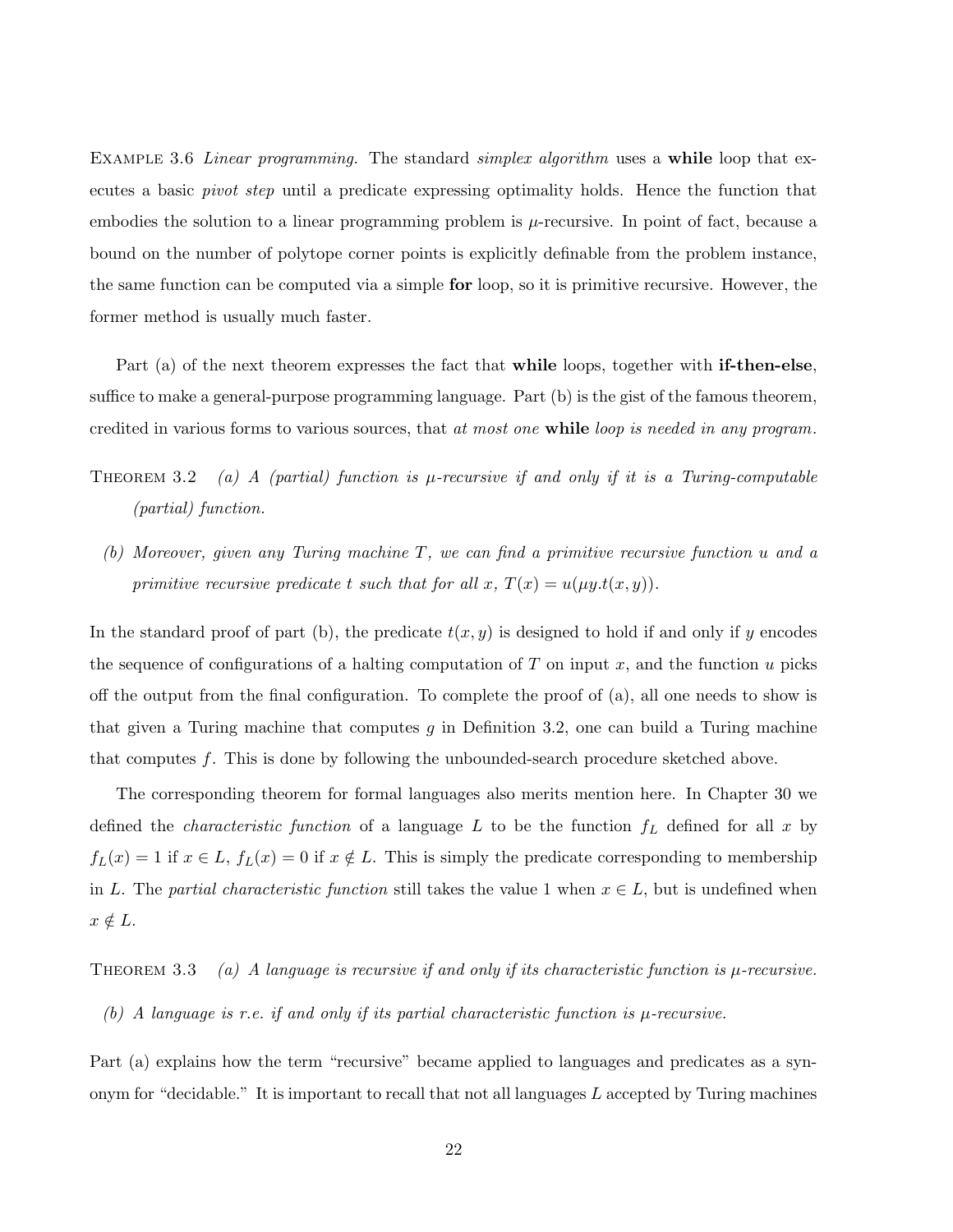have computable characteristic functions (i.e., are decidable); unless we find a Turing machine accepting L that halts for all inputs, all we know is that the *partial* characteristic function of  $L$  is (partial-) computable. Before proceeding to undecidable languages, we take time to interpret these two theorems and others presented in the two previous chapters.

# 4 Equivalence of Computational Models and the Church-Turing Thesis

In Chapter 30 we introduced various machine models, the most important of which is the Turing machine. In Chapter 31 we introduced the grammar hierarchy of Chomsky, of which the most powerful was the Type-0 grammar. Here we have presented the purely mathematical model of  $\mu$ -recursive functions. Although these models were defined over different domains for different purposes, they are all equivalent in a precise technical sense—they all define the same class of computable functions and decidable languages, and the same class of partial computable functions and partially decidable languages.

We can summarize all this by saying that Turing machines, type-0 grammars, and  $\mu$ -recursive functions have the same problem-solving power.

This equivalence extends to vastly many other computational models, of which we mention a few:

- (1) Cellular Automata. Cellular automata are intended to model the evolution of a colony of micro-organisms. Each cell is a deterministic finite automaton that receives its input in discrete time steps from neighboring cells, so that its current state is defined by its own previous state and the previous states of its neighbors. All the cells execute the same DFA. There are different schemes for specifying the representation of the input to a cellular automaton and its output. But under any reasonable scheme, the largest class of problems that can be solved on cellular automata coincides with the class of solvable problems on a Turing machine.
- (2) String-Rewriting Systems A string-rewriting system is similar to a grammar. The main difference is that there are no non-terminals. Let the input alphabet be  $\Sigma$ . The production rules of a rewriting system T will be of the form  $\alpha \to \beta$  where  $\alpha$  and  $\beta$  are strings over  $\Sigma$ .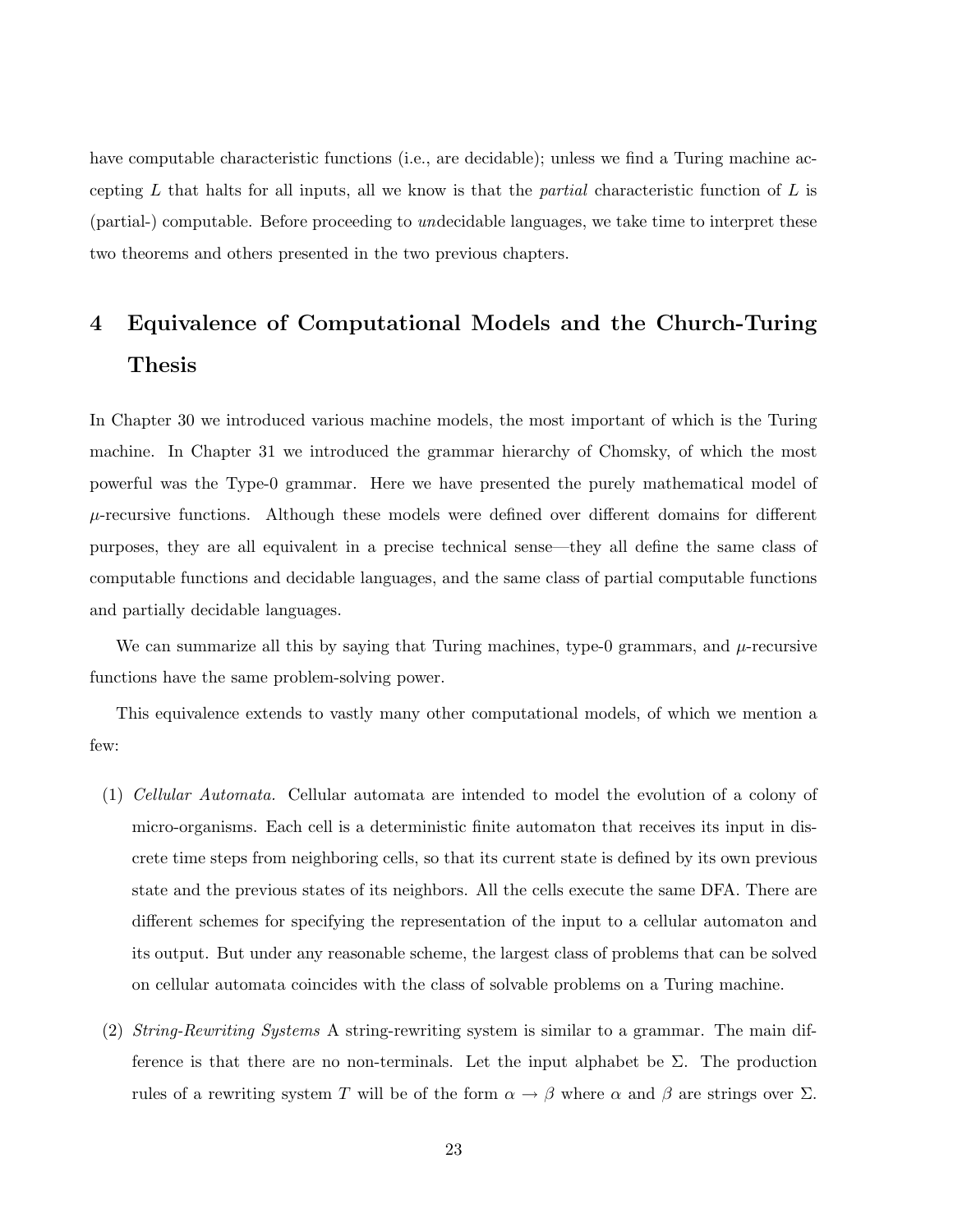One can apply such a rule by replacing any occurrence of  $\alpha$  in a string by  $\beta$ . T is defined as a finite set of rewrite rules, along with a finite set of initial strings. The language generated by  $T$  is defined as the set of strings that can be obtained from an initial string by applying the rewrite rules a finite number of times. The systems proposed before 1930 by Thue and Post fall roughly into this category. It turns out that the class of string-rewriting languages is the same as the r.e. languages (see [Book, 1993]).

- (3) Tree-Rewriting Systems. These are similar to string-rewriting systems except that the local edits are done on subtrees of a tree, and rules may have more than one argument. The subtrees typically represent terms in algebraic or logical expressions that are being operated on. Under reasonable schemes for encoding numbers or strings by trees, all known tree-rewriting systems generate r.e. languages or compute partial recursive functions. Church's λ-calculus and most formal systems of logic fall into this category.
- (4) Extensions of Turing's Model. As mentioned in Chapter 30, one can also create numerous modifications to the basic Turing machine model, such as having multi-dimensional tapes or binary trees with MOVE UP, MOVE DOWN LEFT, and MOVE DOWN RIGHT instructions (the latter are tantamount to having random-access to stored values), allowing nondeterminism or alternation, making computation probabilistic (see Chapter 35, Section 2), and so on. All of these machines compute the same functions as the simple one-tape Turing machine.
- (5) Random-Access Machines and High-Level Programming Languages. These can be mentioned in tandem because a RAM, as described in Chapter 30, is just an idealization of assembly or machine language. Every high-level language yet devised can be compiled into some machine language. Even the standard *Java Virtual Machine* is little more than a RAM, with some added handling of class objects via pointers that is not unlike the workings of a pointer machine, and some hooks to enable the host system to control physical devices and network communications. Without excessive effort one can extend the construction of a universal Turing machine in Section 2 to handle the case where  $P$  is a RAM program rather than a GOTO program. The registers of  $P$  can be simulated on the tape by adding one more tape symbol # and using strings of the form  $\#i\#j\#$ , where i is the register's number and j is its contents. As stated in Chapter 30, Section 4, this simulation is even fairly efficient. Hence all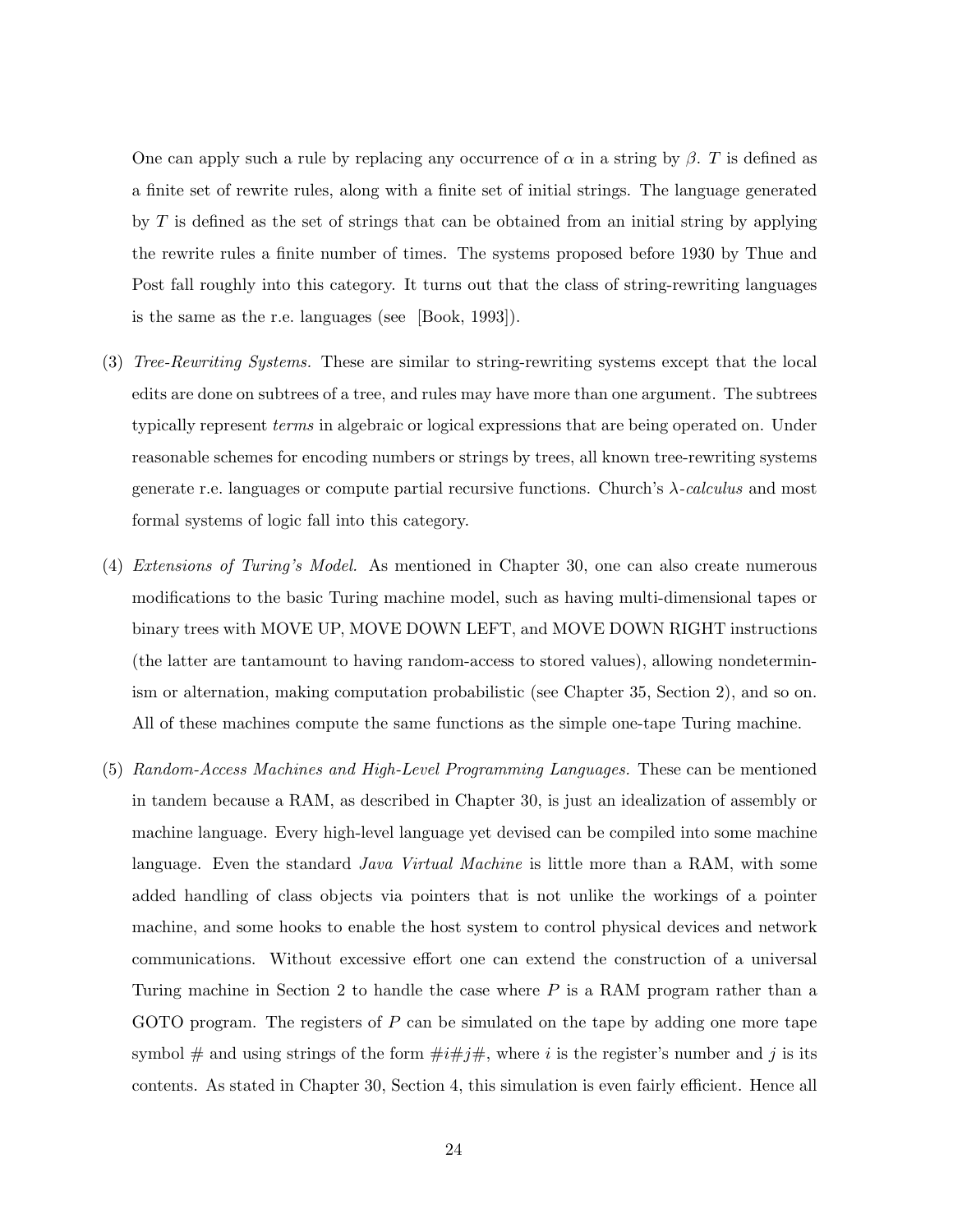these high-level languages have the same problem-solving power as the lowly one-tape Turing machine.

The convergence of so many disparate formal models on the same class of languages or functions is the main evidence for the assertion that they all exactly capture the informal notion of what is mechanically or humanly computable. This assertion is called the Church-Turing thesis. In one form, it asserts that every problem that is humanly solvable is solvable by a Turing machine. Put more precisely, any cognitive process that a human being could or will ever use to distinguish certain numbers or strings as "good" defines an r.e. language—and if it also would determine that any other given number or string is "bad," it defines a recursive language. An extension of the thesis claims that no one will ever design a physical device to compute functions that are not  $\mu$ -recursive. The Church-Turing thesis is not a mathematical conjecture and is not subject to mathematical proof; it is not even clear whether the extension is resolvable scientifically.

## 5 Undecidability

The Church-Turing thesis implies that if a language is undecidable in the formal sense defined above, then the problem it represents is really, humanly, physically undecidable. The existence of languages that are not even partially decidable can be established by a counting argument: Turing machines can be counted  $1, 2, 3, \ldots$ , but Cantor proved that the totality of all sets of integers cannot be so counted. Hence there are sets left over that are not accepted, let alone decided, by any program. This argument, however, does not apply to languages or problems that one can state, since these are also countable. The remarkable fact is that many easily-stated problems of high practical relevance are undecidable. This section shows that the five remaining problems on our list in Section 2.1, namely 2–5 and 7, are all unsolvable.

#### 5.1 Diagonalization and Self-reference

Undecidability is inextricably tied to the concept of *self-reference*, and so we begin by looking at this perplexing and sometimes paradoxical concept. The simplest examples of self-referential paradox are statements such as "This statement is false" and "Right now I am lying." If the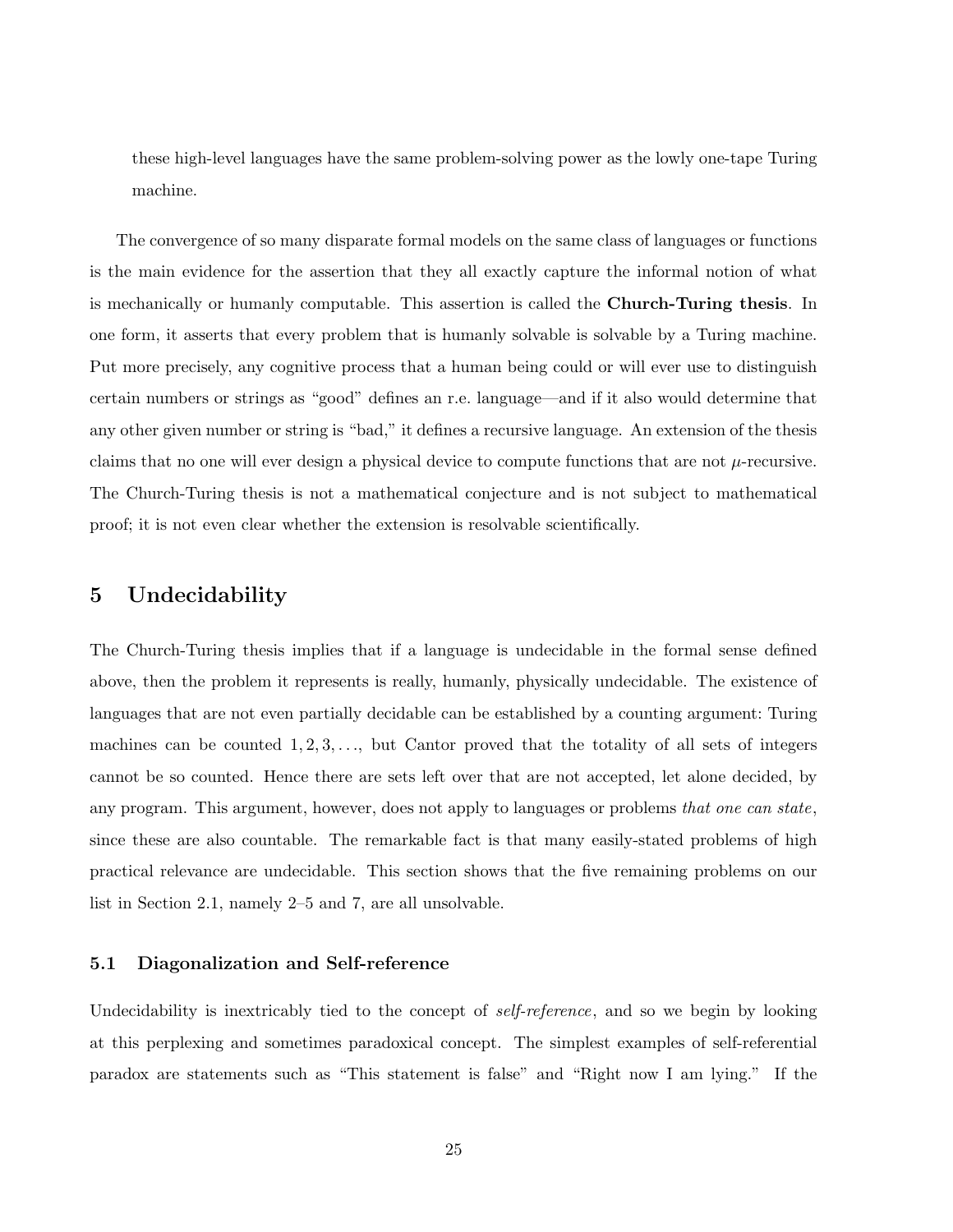former statement is true, then by what it says, it is false; and if false, it is true. . . The idea and effects of self-reference go back to antiquity; a version of the latter "liar" paradox ascribed to the Cretan poet Epimenides even found its way into the New Testament, Titus 1:12–13. For a morecolorful example, picture a barber of Seville hanging out an advertisement reading, "I shave those who do not shave themselves." When the statement is applied to the barber himself, we need to ask: Does he shave himself? If yes, then he is one of those who do shave themselves, which are not the people his statement says he shaves. The contrary answer no is equally untenable. Hence the statement can be neither true nor false (it may be good ad copy), and this is the essence of the paradox. Such paradoxes have made entry into modern mathematics in various forms. We will present some more examples in the next few paragraphs. Many variations on the theme of self-reference can be found in the books of the logician and puzzlist Raymond Smullyan, including [Smullyan, 1978] and [Smullyan, 1992].

Berry's paradox concerns English descriptions of natural numbers. For example, the number 24 can be described by many different phrases: "twenty-four," "six times four," "four factorial," etc. We are interested in the shortest of such descriptions, namely one(s) having the fewest letters. Here, "two dozen" beats all of the above. Clearly there are (infinitely) many positive integers whose shortest descriptions require one hundred letters or more. (A simple counting argument can be used to show this. The set of positive integers is infinite, but the set of positive integers with English descriptions of fewer than one hundred letters is finite.) Let D denote the set of positive integers that do not have English descriptions of fewer than one hundred letters. Thus  $D$  is not empty. It is a well-known fact in set theory that any nonempty subset of positive integers has a smallest integer. Let x be the smallest integer in  $D$ . Does x have an English description of fewer than one hundred letters? By the definition of the set D and x, the answer is yes: such a description of x is, "the smallest positive integer that cannot be described in English in fewer than one hundred letters." This is an absurdity because the quoted part of the last sentence is clearly a description of x, and it contains fewer than one hundred letters.

Russell's paradox similarly turns on issues in defining sets. In formal mathematics, we can perfectly easily describe "the set of all sets that do not include themselves as elements" by the definition  $S = \{x | x \notin x\}$ . The question "Is  $S \in S$ ?" leads to a real conundrum. This also resembles the barber paradox, with " $\notin$ " read as "does not shave." This paradox forced the realization that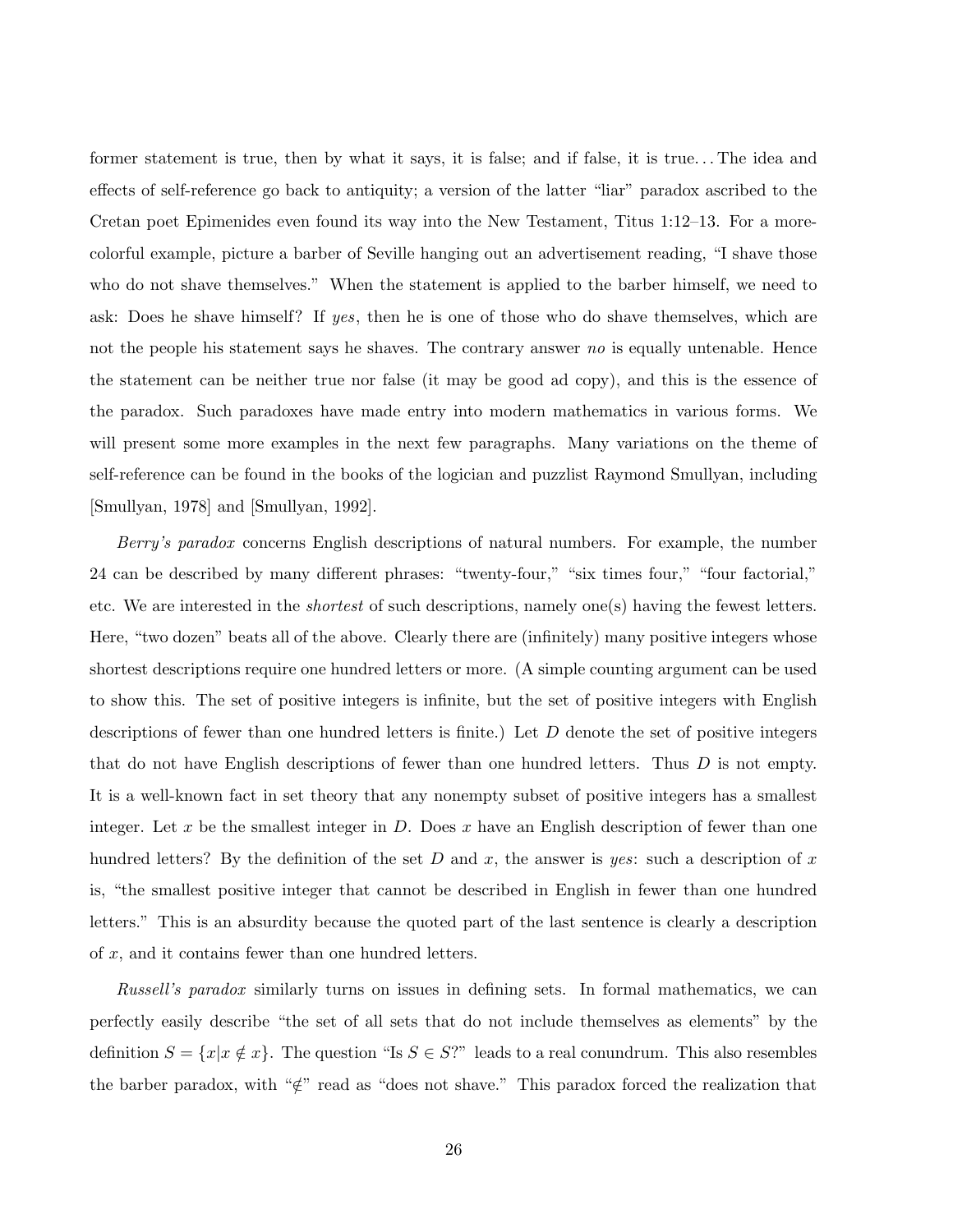the formal notion of a set, and importantly the formal rules that apply to sets, do not and cannot apply to everything that we informally regard as being a "set."

Our last example is a charming paradox named for the mathematician William Zwicker. Consider the collection of all two-person games that are *normal* in the sense that every play of the game must end after a finite number of moves. Tic-tac-toe is normal since it always ends within nine moves, while chess is normal because the official "fifty move rule" prevents games from going on forever. Now here is hypergame. In the first move of hypergame, the first player calls out a normal game—and then the two players go on to play that game, with the second player making the first move. Now we need to ask, "Is hypergame normal?" If yes, then it is legal for the first player to call out "hypergame!"—since it is a normal game. By the rules, the second player must then play the first move of hypergame—and this move can be calling out "hypergame!" Thus the players can keep saying "hypergame" without end, but this contradicts the definition of a normal game. On the other hand, suppose hypergame is not normal. Then in the first move, player 1 cannot call out hypergame and must call a normal game instead—so that the infinite move sequence given above is not possible and hypergame is normal after all!

Let us try to implement Zwicker's paradox. To play hypergame, we need a way of formalizing and encoding the rules of a game as a string x, and we need a decision procedure  $isNormal(x)$ to tell if the game is normal. Then the rules of hypergame are easily formalized: pick a string  $x$ , verify is Normal $(x)$ , and play game x. Let h be the string encoding of these rules. Now we get a real contradiction when  $\exists$  **s**Normal $(h)$  is run. We must conclude that either (i) our formalization of games is inadequate or inconsistent, or (ii) a decision procedure isNormal simply cannot exist. Now (i) is the way out for Russell's paradox with "sets" in place of "games." For computation, however, we know that our formalization is adequate and consistent—and hence we will be faced with conclusion (ii), namely that our corresponding computational problems are unsolvable.

Before showing how the above paradoxes can be modified and ingrained into our problems, we need to review the 0-1 encoding of GOTO programs from Section 2.2, including the conventions that ACCEPT has the same code 100 as STOP for programs that accept languages, and that such an ACCEPT statement be last and unique. We may assign the code 101 to REJECT, which may appear anywhere. If a binary string x encodes a program  $P$ , it is easy to decode x into  $P$ , and we may identify x with  $P$ . If x does not encode a legal GOTO program, this fact is easy to detect.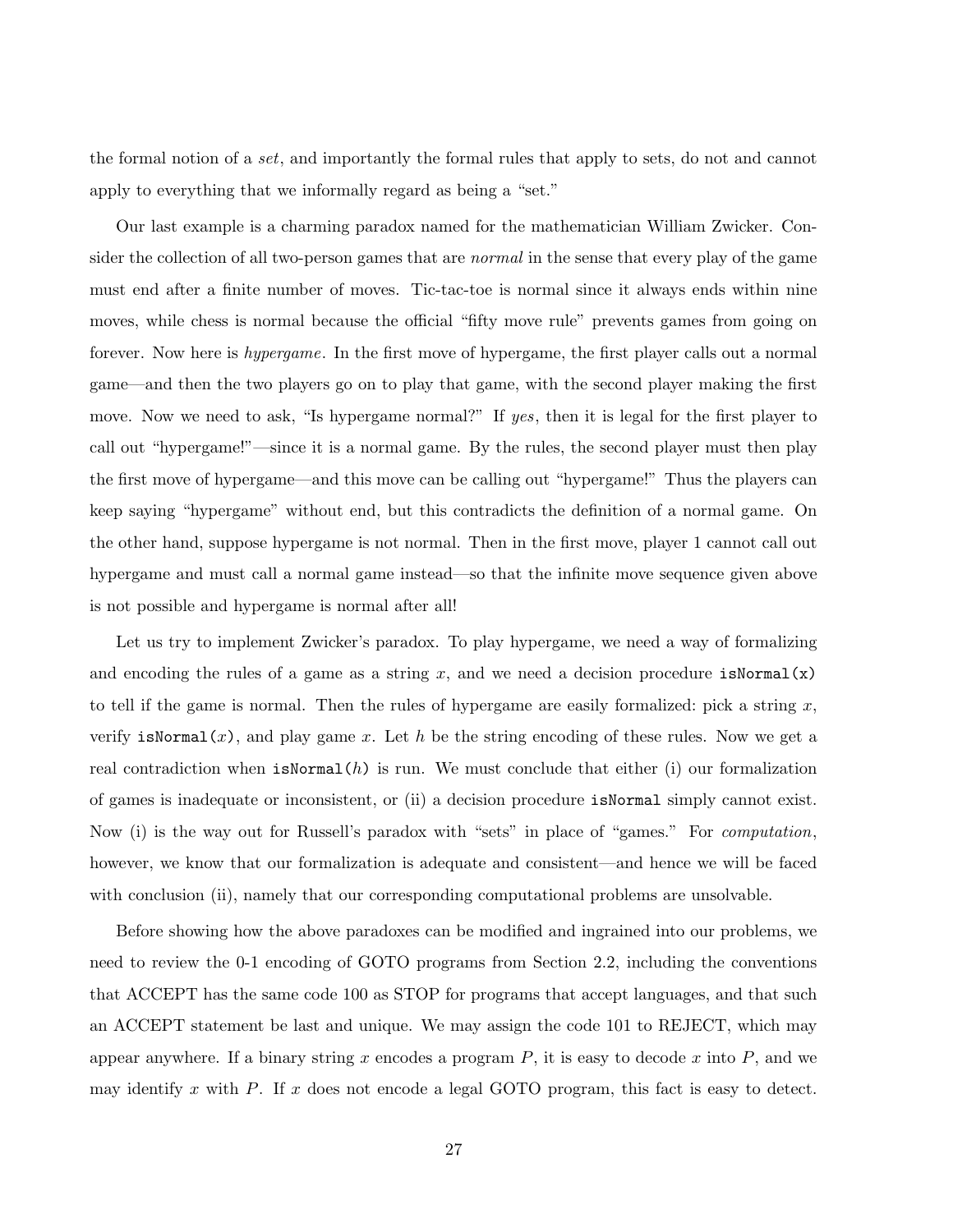Then we may choose to treat x as an alternate code for the trivial GOTO program that consists of a single REJECT statement.

Now we can define the so-called "diagonal language"  $L_d$  as follows:

$$
L_d = \{x \mid x \text{ is a GOTO program that does not accept the string } x\}
$$
 (8)

This language consists of all programs in GOTO language that do not halt in the ACCEPT statement when given their own encoding as input—they may either REJECT or not halt at all on that input. For example, consider  $x = 01111101101100$ , which encodes a program that accepts any string beginning with 1 and rejects any string beginning with 0. Then  $x \in L_d$  since the program does not accept 01111101101100. Note the self-reference in (8). Although the definition of  $L_d$  seems artificial, its importance will become clear in the next section when we use it to show the undecidability of other problems. First we prove that  $L_d$  is not even accepted by any Turing machine, let alone decided by one.

#### THEOREM 5.1  $L_d$  is not recursively enumerable.

**Proof.** Suppose for the sake of contradiction that  $L_d$  is r.e. Then there is a GOTO program that accepts  $L_d$ —call it P. Now what does P do on input  $x = code(P)$ ? If P accepts x, then x is not in  $L_d$ , but this contradicts  $L(P) = L_d$ . But if P does not accept x, then x is in  $L_d$ , and this also contradicts  $L(P) = L_d$ . Hence a program P such that  $L(P) = L_d$  cannot exist, and so  $L_d$  is not r.e.

The definition of  $L_d$  is motivated by Russell's paradox, reading " $\notin$ " as "does not accept." Whereas in Russell's paradox we had to conclude that  $S$  is not a set, here we conclude that  $L_d$  is not a Turing-acceptable set.

We can similarly carry over Zwicker's paradox by treating a given string  $x$  as formally defining "Game-x" as follows: The first player decodes x into a GOTO program  $P$ , and then tries to choose some string x' in the language  $L(P)$ . If  $L(P)$  is empty, in particular if x decodes to the trivial program "1. REJECT" as stipulated above, then the game ends then and there. But if the first player finds such an  $x'$ , then the second player must play the same way with  $x'$ . Then we can say that x is normal if every play of Game-x must terminate (by reaching a GOTO program that accepts the empty language) in a finite number of steps. Finally define  $L_Z$  to be the set of normal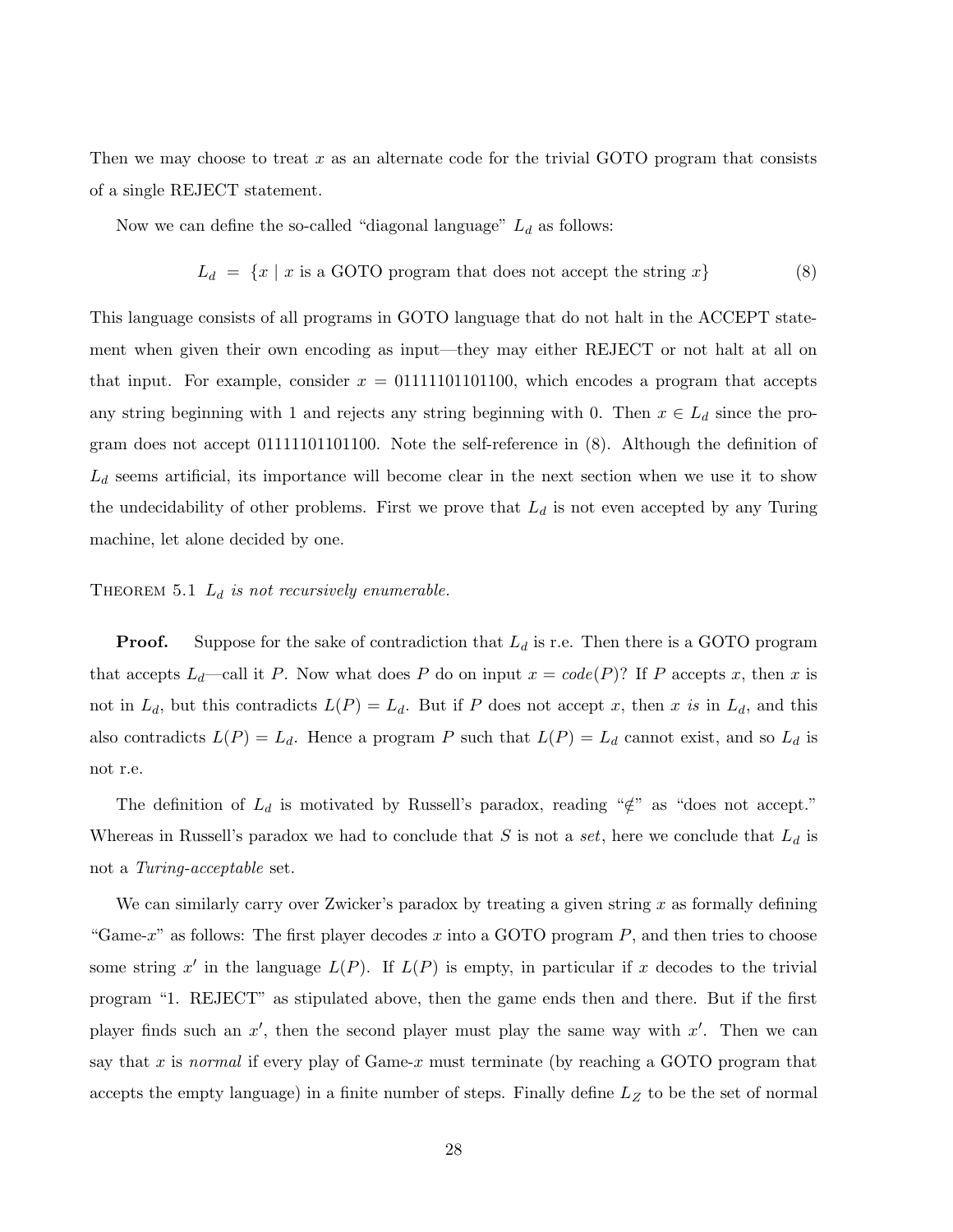strings. By applying the reasoning from Zwicker's paradox, one can imitate the above proof to show that  $L_Z$  is not recursively enumerable.

#### 5.2 Reductions and More Undecidable Problems

Recall from Chapter 30 (section 2.3) the notion of Turing reducibility. Basically, a language  $L_1$ is Turing reducible to  $L_2$  if there is a halting Turing machine for language  $L_1$  using an oracle for language  $L_2$ . If  $L_1$  is reducible to  $L_2$  and  $L_2$  is decidable, then so is  $L_1$ . Basically, one can replace queries to oracles by executing a halting computation for  $L_2$ . The contrapositive of this statement can be used to show undecidability. If  $L_1$  is undecidable, then so is  $L_2$ . We will first express Problem (2) as a language:

 $L_U = \{code(P)111x \mid P \text{ accepts the string } x\}.$ 

Thus  $L_U$  takes as input a program in GOTO, and a binary string x, and accepts the encoded pair  $(P, x)$  if and only if P accepts x. (Note 111 is used as a separator between P and x.) The universal program presented in Section 2.2 accepts the language  $L_U$  hence it is recursively enumerable. We will show that  $L_U$  is not recursive. First, we will show a simple fact about recursive languages.

#### THEOREM 5.2 Recursive languages are closed under complement.

**Proof.** Let P be a GOTO program for language L. The program  $P'$  obtained by exchanging ACCEPT and REJECT instructions is easily seen to accept the language  $\bar{L}$ . This standard trick works to complement the computations of most of the deterministic devices (such as DFA).

Now we show that  $L_U$  is not recursive.

THEOREM 5.3  $L_U$  is not recursive.

**Proof.** Consider the language  $L'_U = \{x | x \text{ when interpreted as a GOTO program accepts its } \}$ own encoding}. Obviously,  $L'_U = \bar{L}_D$ . Since  $L_D$  is not recursively enumerable, it is not recursive. (Recall that the set of recursive languages is a subset of recursively enumerable languages.) By the above theorem,  $L'_U$  is not recursive. Finally, note that  $L_U$  can be reduced to  $L'_U$  as follows: Given an algorithm for  $L_U$ , we can construct an algorithm for  $L'_U$  as follows: Let P be an algorithm for  $L_U$ . To construct an algorithm for  $L'_U$  simply note the connection between the two problems. An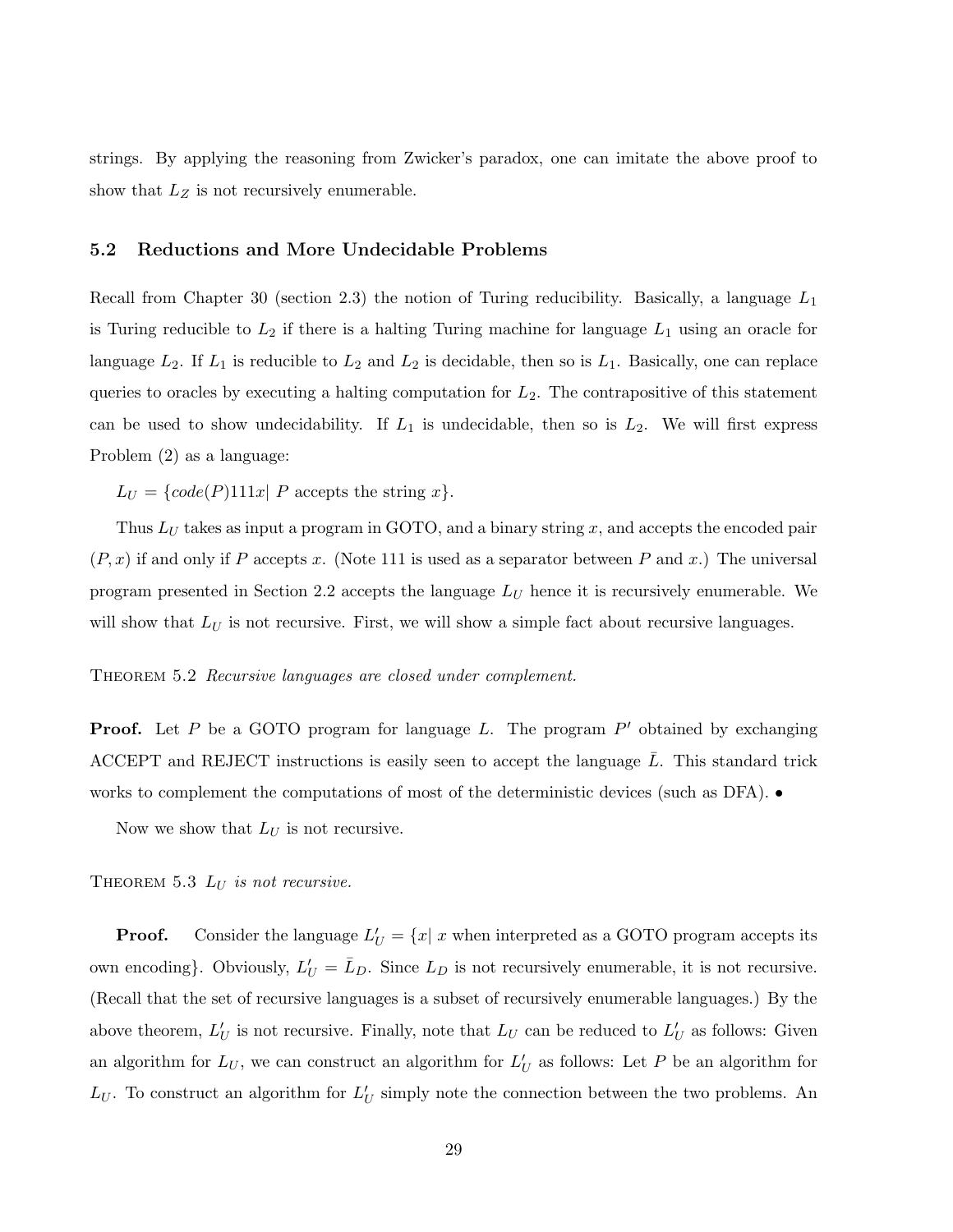input string x belongs to  $L'_U$  if and only if  $x111x$  belongs to  $L_U$ . Thus, a simple copy program (similar to one presented in Section 2) can be first used to convert the input x into  $x111x$ . Move the scanning head back to the leftmost character of the first copy of  $x$ . Now simply run the program  $P$ . Note that the program  $P'$  described above is being constructed using only  $P$ , not  $x$ . This reduction shows that  $L_U$  is not recursive.

Next we consider problem (6) in our list. Earlier we showed that a special case of this problem (when the input is restricted to type-1 grammar) is totally solvable. It is not hard to see that the general problem is partially solvable. (To see this, suppose there is a derivation for a string  $x$ starting from  $S$ , the start symbol of the grammar. Suppose the length of one such derivation is k. A program can try all possible derivations of length 1, 2, etc. until it succeeds. Such a program will always halt on strings  $x$  generated by the grammar  $G$ . Thus the language

 $\{< G > \#x | < G > \mbox{is a type-0 grammar and } x \mbox{ can be generated by } G$   $\}$ 

is recursively enumerable. A standard result from formal language theory [Hopcroft and Ullman, 1979] is that for every Turing machine  $M$ , there is a type-0 grammar such that  $L(M) = T(G)$ . This conversion is the reduction that shows that the language stated above is not recursive.

By a more elaborate reduction (from  $L_D$ ), it can be shown that tiling problem (4) in our list is also not partially decidable. We will not do it here and refer the interested reader to [Harel, 1992]. But we would like to point out how the undecidability result can be used to infer a result about aperiodic tilings. This deduction is interesting because the result appears to have some deep implications and is hard to deduce directly. We need the following definition before we can state the result. A different way to pose the tiling problem is whether a given set of tiles can tile an entire plane in such a way that all the adjacent tiles have the same color on the meeting quarter. (Note that this question is different from the way we originally posed it: Can a given set of tiles tile any finite rectangular region? Interstingly, the two problems are identical in the sense that the answer to one version is "yes" if and only if it is "yes" for the other version.) Call a tiling of the plane it periodic if one can identify a  $k \times k$  square such that the the entire tiling is made by repeating this  $k \times k$  square tile. Otherwise, call it *aperiodic*. Consider the question: Is there a (finite) set of unit tiles which can tile the plane, but only aperiodically? The answer is "yes" and it can be shown by from the total undecidability of tiling problem. Suppose the answer is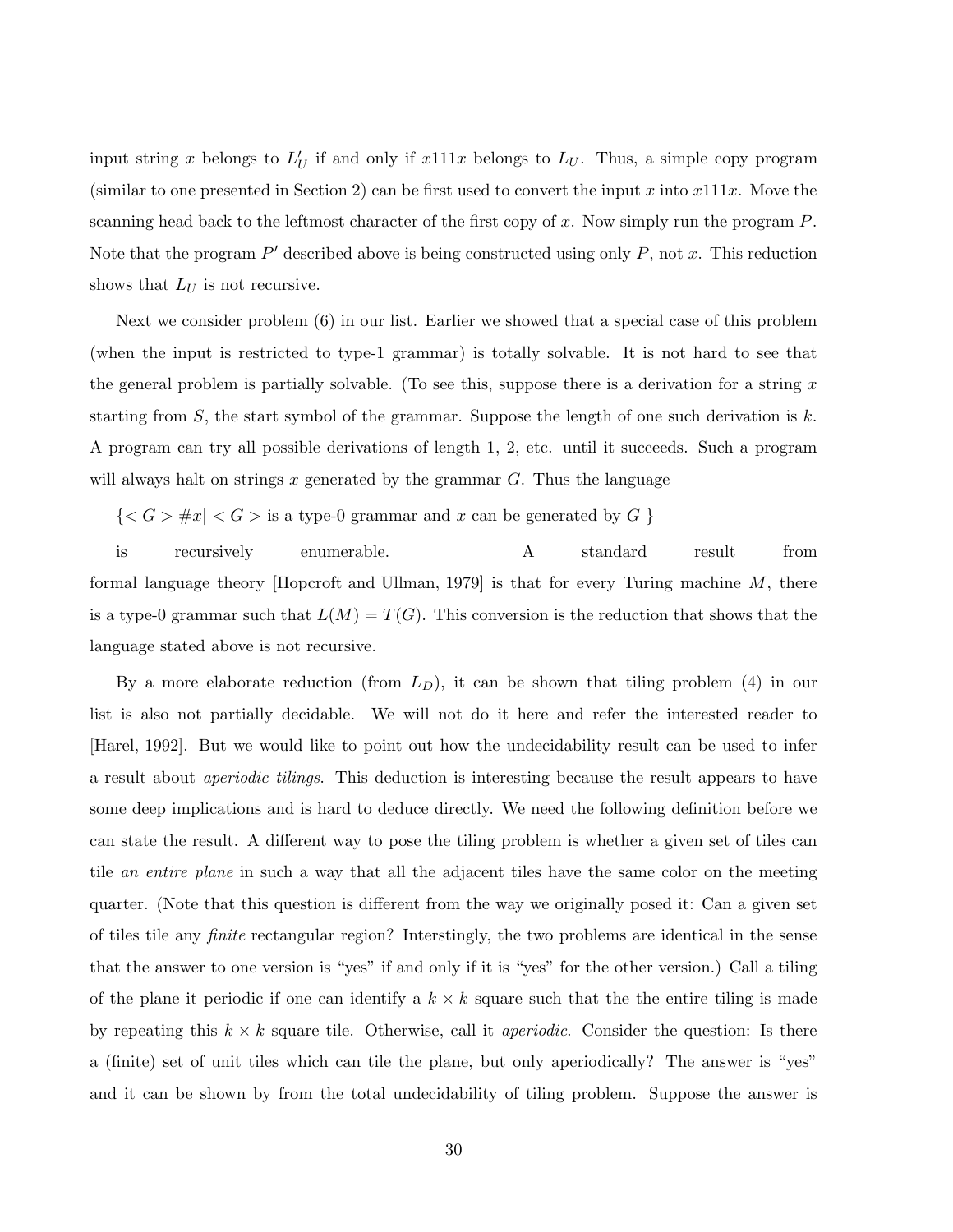"no". Then, for any given set of tiles, the entire plane can be tiled if and only if the plane can be tiled periodically. But a periodic tiling can be found, if one exists, by trying to tile a  $k \times k$  region for successively increasing values of k. This process will eventually succeed (in a finite number of steps) if the tiling exists. This will make the tiling problem partially decidable, which contradicts the total undecidability of the problem. This means that the assumption that the entire plane can be tiled if and only if some  $k \times k$  region can be tiled is wrong. Thus there exist a (finite) set of tiles that can tile the entire plane, but only aperiodically.

We conclude with a brief remark about problem (7) in our list. After many years of effort by several mathematicians and computer scientists (including Davis and Robinson), Matiyasevich found an effective way to transform a given Turing machine  $T$  into a set of equations in variables  $x, y_1, \ldots, y_m$  such that for any x, T on input x halts if and only if the other m variables can be set to solve the equations. This reduction shows that Hilbert's tenth problem is undecidable. Details behind this reduction can be found in [Floyd and Beigel, 1994].

### 6 Defining Terms

**Decision Problem:** A computational problem with yes/no answer. Equivalently a function whose range consists of two values  $\{0, 1\}.$ 

Decidable Problem: A decision problem which can be solved by a GOTO program that halts on all inputs in a finite number of steps. For emphasis, the equivalent term totally decidable problem is used. The associated language is called recursive.

Partially Decidable Problem: A decision problem that can be solved by a GOTO program which halts (and outputs ACCEPT) on all yes instances. The program may or may not halt on no instances. Equivalently, the collection of yes instance strings forms a type-0 language. (See Chapter 31.)

Recursively Enumerable Language: Same as partially decidable language. This term was not used in this chapter.

 $\mu$ -Recursive Function: A function that is a basic function (Zero, Successor or Projection), or one that can be obtained from other  $\mu$ -recursive functions using composition and  $\mu$ -recursion.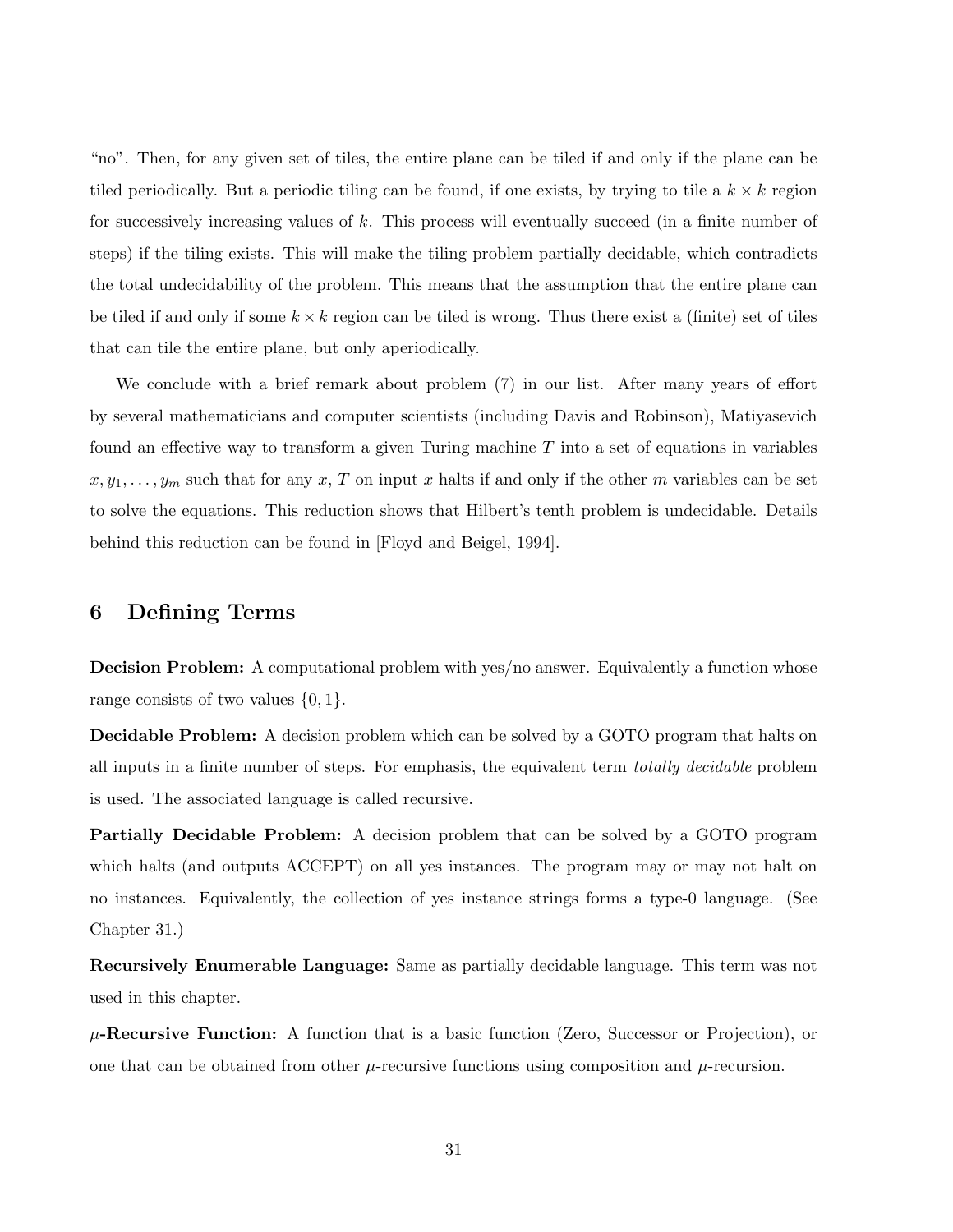Recursive Language: A language that can be accepted by a GOTO program that halts on all inputs. The associated problem is called decidable.

Solvable Problem: A computational problem which can be solved by a halting GOTO program. The problem may have a non-binary output.

Totally Undecidable Problem: A problem which cannot be solved by a GOTO program. Equivalently, the set of yes instance strings is not a type-0 language.

Undecidable Problem: A decision problem that is not (totally) decidable. It could be partially decidable or totally undecidable.

Universal Turing Machine: A Turing machine that can simulate any other Turing machine.

Unsolvable Problem: A computational problem which is not solvable. The associated function will be called uncomputable function.

## References

[Book, 1993] Book, R. and Otto, F. 1993 String Rewriting Systems. Springer-Verlag, Berlin.

- [Chomsky, 1956] Chomsky, N. 1956. Three models for the description of language. IRE Trans. on Information Theory. 2(2):113-124.
- [Chomsky, 1963] Chomsky, N. 1963. Formal properties of grammars. In Handbook of Math. Psych. Vol. 2, 323-418. John Wiley and Sons, New York.
- [Davis, 1958] Davis, M. 1958. Computability and Unsolvability McGraw-Hill, New York.
- [Davis, 1980] Davis, M. 1980. What is computation? in Mathematics Today-Twelve Informal Essays. L. Steen (ed.) 241-259.
- [Floyd and Beigel, 1994] Floyd, R.W. and Beigel, R. 1994 The Language of Machines: an Introduction to Computability and Formal Languages. Computer Science Press, New York.
- [Gurari, 1989] Gurari, E. 1989. An Introduction to the Theory of Computation. Computer Science Press, Rockville, MD.
- [Harel, 1992] Harel, D. 1992. Algorithmics: The spirit of Computing. Addison-Wesley, Reading, MA.
- [Harrison, 1978] Harrison, M. 1978. Introduction to Formal Language Theory. Addison-Wesley, Reading, MA.
- [Hartmanis, 1994] Hartmanis, J. 1994. On computational complexity and the nature of computer science. CACM. 37(10):37-43.
- [Hartmanis and Stearns, 1965] Hartmanis, J. and Stearns, R. 1965. On the computational complexity of algorithms. Trans. Amer. Math. Soc.. 117:285-306.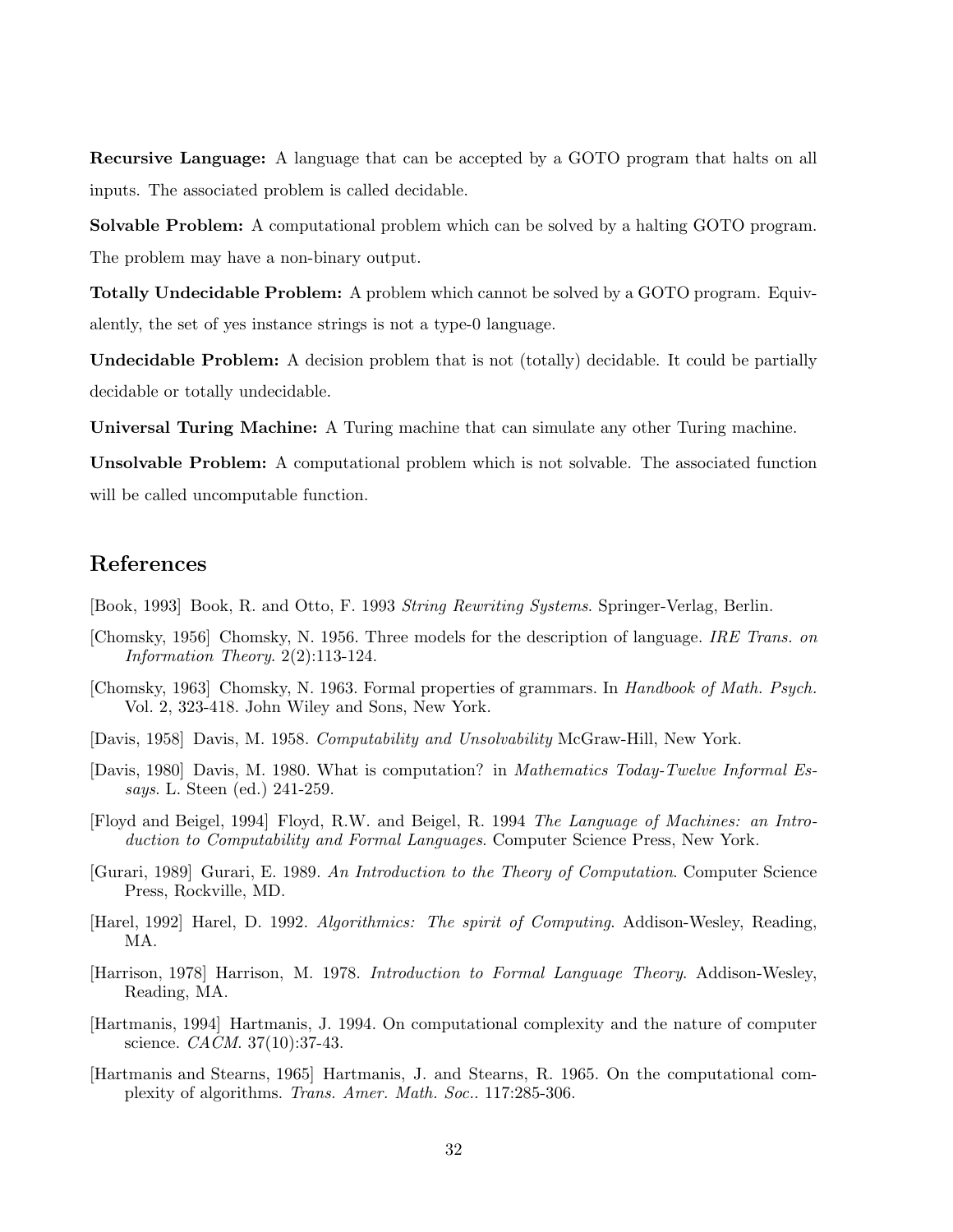- [Hopcroft and Ullman, 1979] Hopcroft, J. and Ullman, J. 1979. Introduction to Automata Theory, Languages and Computation. Addison-Wesley, Reading, MA.
- [Jones 1997] Jones, N.D. 1997. Computability and Complexity From Programming Perspective. MIT Press, Cambridge, MA.
- [Kleene, 1956] Kleene, S. 1956. Representation of events in nerve nets and finite automata. In Automata Studies, 3-41. Princeton University Press, NJ.
- [Kohavi, 1978] Kohavi, Z. 1978. Switching and Finite Automata Theory. McGraw-Hill.
- [Kolmogorov and Uspenskii, 1958] Kolmogorov, A. and Uspenskii, V. 1958. On the definition of an algorithm. Uspekhi Mat. Nauk. 13:3-28.
- [Li and Vitányi, 1993] Li, M. and Vitányi, P. 1993. An Introduction to Kolmogorov Complexity and Its Applications. Springer-Verlag.
- [Meyer and Ritchie] Meyer, A. and Ritchie, D. 1967 The complexity of LOOP programs. Proc. 22nd ACM National Conf., 465-469.
- [McNaughton, 1993] McNaughton, R. 1993 Elementary Computability, Formal Languages and Automata. ZB Publishing Industries, Lawrence, Kansas.
- [Minsky, 1967] Minsky, M. 1967 Computation: Finite and Infinite Machines Prentice Hall, Englewood Cliffs, NJ.
- [Post, 1943] Post, E. 1943. Formal reductions of the general combinatorial decision problems. Amer. J. Math. 65:197-215.
- [Robinson, 1991] Minsky's small universal Turing machine. International Journal of Mathematics. 2(5):551-562.
- [Rogers, 1967] Rogers, H. 1967 Theory of Recursive Functions and Effective Computability. MIT Press, Cambridge, MA.
- [Sipser, 1996] Sipser, M. 1996 Introduction to the Theory of Computation, First Edition, 1996. PWS Publishing Company, Boston, MA.
- [Smullyan, 1978] Smullyan, R. 1978 What is the Name of this Book?, Prentice-Hall, Inc., Englewood Cliffs, NJ.
- [Smullyan, 1992] Smullyan, R. 1992 Satan, Cantor and Infinity, Alfred A. Knopf Inc., 1992.
- [Sudkamp, 1997] Sudkamp, T. 1997. Languages and Machines An Introduction to the Theory of Computer Science, Addison-Wesley Longman Inc.
- [Turing, 1936] Turing, A. 1936. On computable numbers with an application to the Entscheidungsproblem. Proc. London Math. Soc., series 2, 42:230-265, 1936.
- [Wood, 1987] Wood, D. 1987. Theory of Computation. Harper and Row.
- [Wang, 1961] Wang, H. 1961 Proving theorems by pattern recognition. Bell System Technical Journal, 40:1-42, 1961.